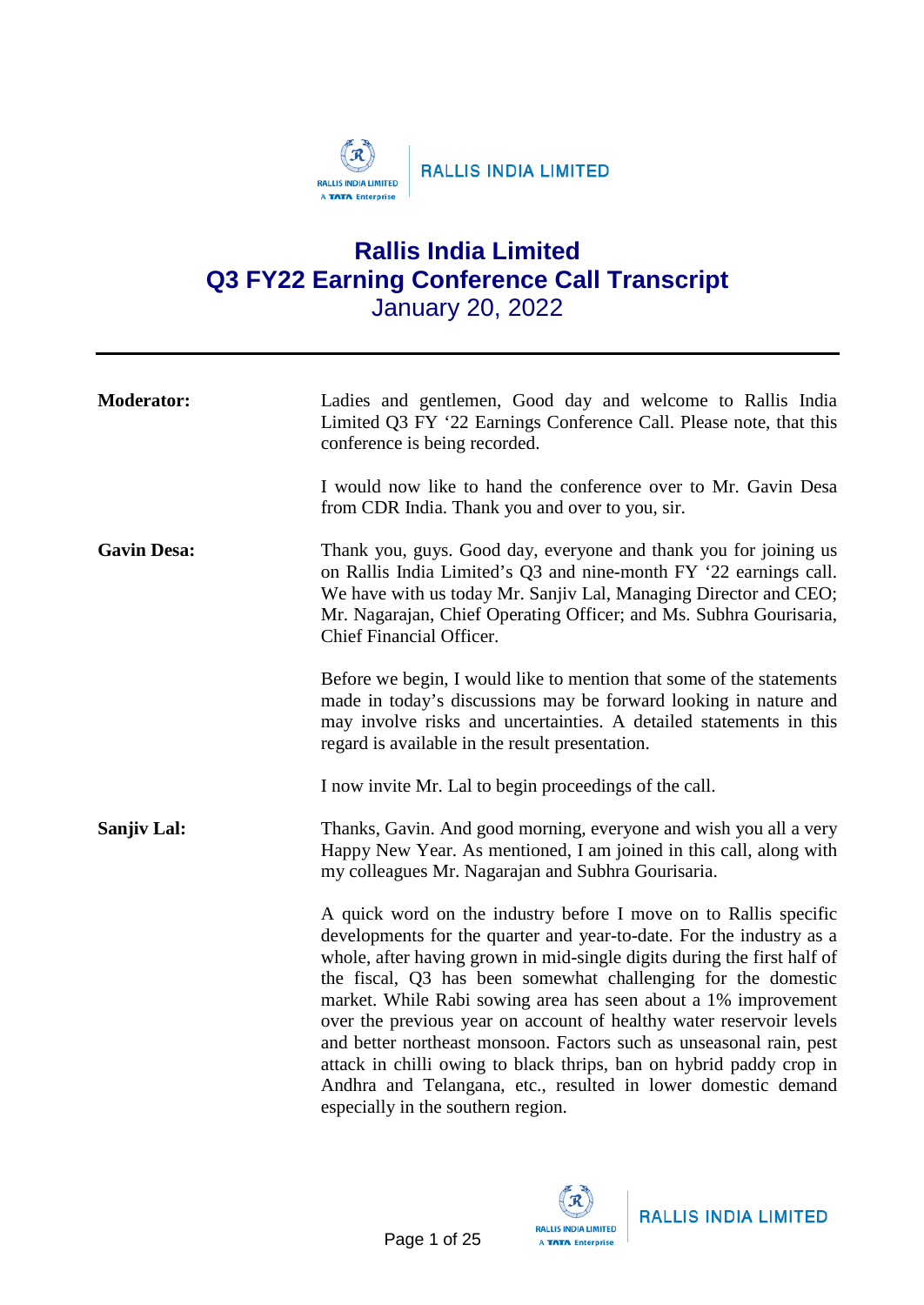The situation was further compounded by high input costs. Prices of certain input materials have seen an increase in excess of 50% on account of tight supplies from China during the month of October and November. However, over the long-term, we believe the China plus one strategy adopted globally across sectors provides a long growth runway for the industry.

Moving on to Rally specific developments,we delivered a revenue growth of 10% during the quarter. If one was to split the performance between international and domestic, our international business grew by 19%. Domestic crop care business owing to be challenges I referred earlier, had a growth of about 9%. Ban in states like Andhra and Telangana, as well as hybrid level challenges in our portfolio led to a decline in seeds of 31% year-on-year although on a small base.

Exports business has been fairly steady supported in part by favorable agronomic conditions, especially in Europe and Brazil, and higher crop prices as well. EBIT for the quarter was maintained at last year's level. Despite higher raw material prices and competitive intensity resulting from varying opening stock levels across companies our timely and frequent pricing actions have enabled keeping EBITDA margins at similar levels to last year. We're hopeful that the input prices should soften on the supply chain side as they start normalizing. We're also quite satisfied with our channel stocks at the end of Q3.

Moving on to the operational performance, I'm pleased to report that despite the challenging external environment, we have maintained focus and committed to our target of improving our product mix by introducing newer 9(3) products in the crop protection segment. After having added six and four products during FY '20 and FY '21 respectively, we have added two 9(3) products, two 9(4) products and two co-marketing products in the nine months of this financial year.

We're working towards launching environmentally sustainable products by leveraging our expertise in science and understanding of customers' requirements. We have also undertaken steps towards developing innovative and research-based crop nutrition products focused on the water-soluble fertilizers.

During the quarter, we launched a potash product, GeoGreen K Plus derived from agro waste, as well as a biological nematicide. As we have been indicating our efforts towards widening our product range to plug the gaps in our existing portfolio in crop protection, we are also introducing crop nutrition products to widen our category of offerings. We are hopeful that the portfolio augmentation should

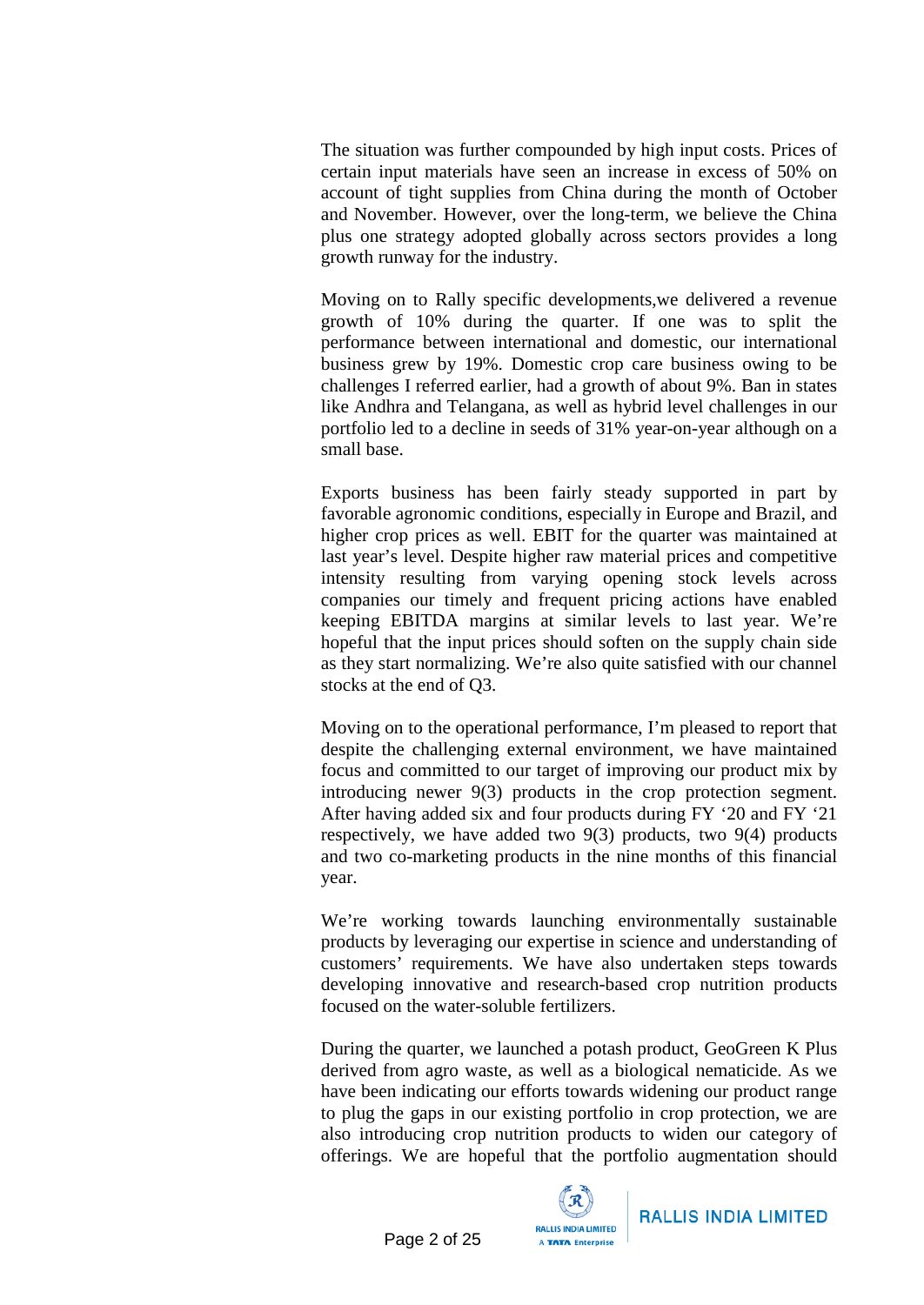help us improve our market share in underserved regions like Madhya Pradesh, UP, and Rajasthan, and in select crops like soybean, wheat and certain crop pest segments in paddy. In addition to refreshing our portfolio, we are also working towards expanding our network by adding distributors and retailers to expand the domestic business.

Moving on to the seeds business. Performance during the quarter was impacted on account of state level actions on banning hybrid paddy in southern states and new requirements for maize sales in Bihar. It is now clear that the seeds industry has had a challenging few quarters. Overall, revenue from the business was lower by 31% for us in Q3. Despite the headwinds though, we continue to make progress towards improving our product mix by targeting new segments.

You will recall that we had indicated in the last quarter investor call that we are undertaking a detailed review of our seeds business. This exercise is now complete. While calibrating our growth plans, we have also sharpened the R&D focus areas on the key crop segments. Our portfolio development has taken longer than we had anticipated in delivering competitive hybrids. We are also adjusting our expenditure in line with our competitive position across key crops and geographies. We expect these actions to contribute meaningfully in the next couple of years.

As far as international business is concerned, we registered revenue growth of 19% during the quarter, demand continues to remain encouraging for most of our products with Metribuzin as well showing early signs of reviving. We expect demand for Metribuzin as well to be picking up in the coming year.

As mentioned in the earlier call, we have completed reorganization of Metribuzin production in a single location and expect the plant to be fully utilized by Q2 of FY '23. Besides Metribuzin demand for other key products, namely Pendimethalin and Hexaconazole continue to remain strong. Capacity expansion undertaken in other key AIs has also started contributing to the overall growth of the business. We will be commercializing one new active ingredient from the MultiPurpose plant next year. Besides expanding capacities for existing AIs and introducing newer AIs, we're also working towards improving the mix by increasing the share of formulations in our international business, which should result in further margin expansion for the business.

As mentioned in the previous call, we have been successful in registering formulation for Acephate in Brazil and the recurring variants of the virus continue to pose challenges to the aviation

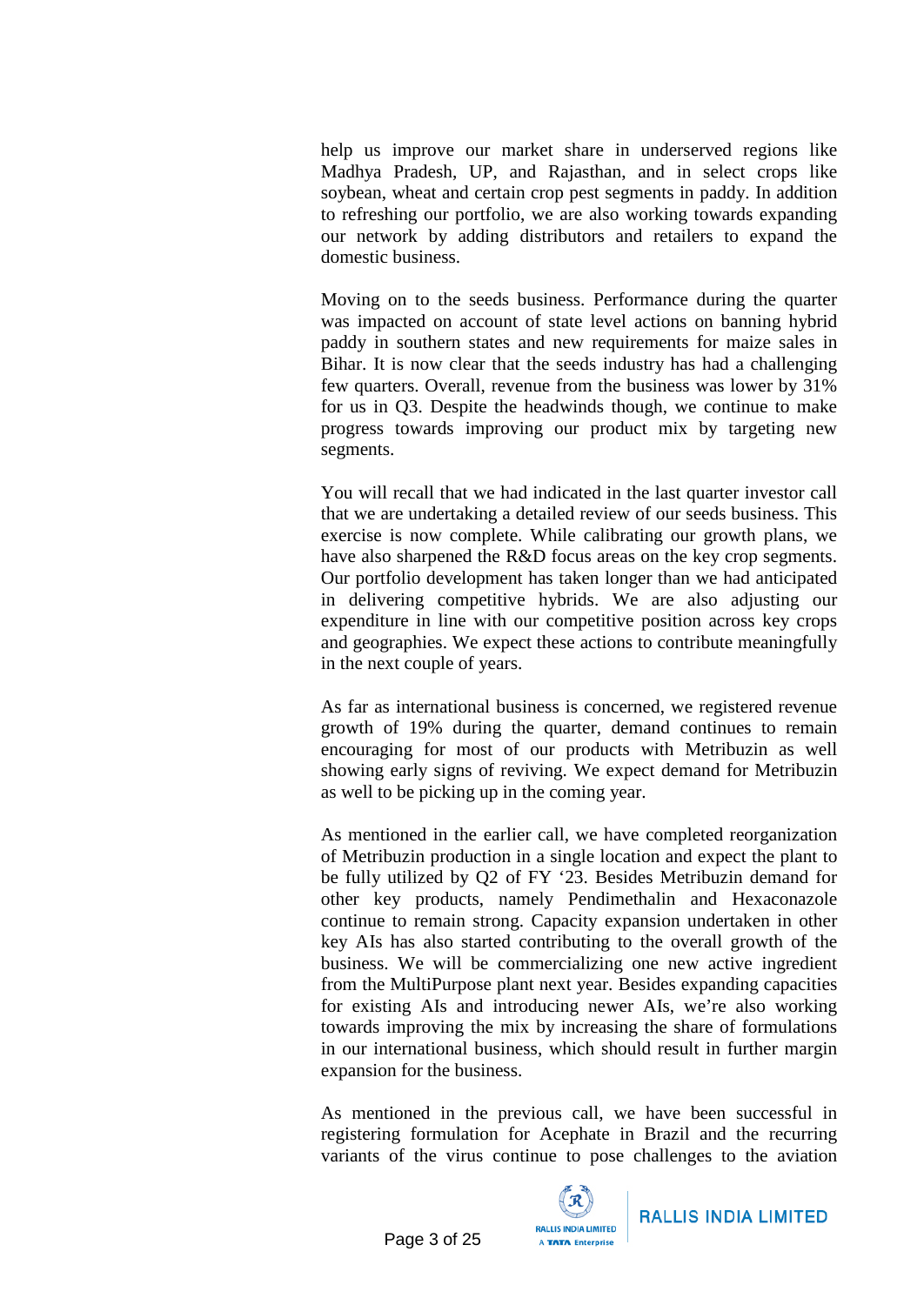industry in turn, which is affecting the performance of our PEKK business. This is part of our contract manufacturing business that we do.

As far as the overall contract manufacturing business is concerned as we have indicated in the past, it's an important area for us. We have taken steps towards building a separate dedicated team and scaling up the business and we are hopeful that the division will start contributing to the overall growth of the business over the next two years. We are in advanced stage of finalizing two contracts during Q4. While these are small contracts, they are important from our perspective, as we build our order book in this category.

Quick word on Capex, before Subhra gives an analysis of the financial performance, I'm pleased to announce that we have commissioned the first phase of our plant in Dahej, CZ and dispatches have commenced from the plant towards the end of December. Our revamped pilot plant has also been commissioned for the piloting of the first products in early January and construction activities for MultiPurpose plant are on track for commissioning during FY '23.

With that may I request Subhra to give us an overview of the financial performance. Over to you, Subhra.

**Subhra Gourisaria:** Thank you, Sanjiv. And good morning, everyone. Thank you for joining us today in our Q3 earnings call. Let me quickly walk you through our financial performance for the quarter post which we will commence the Q&A session.

> Starting with the top-line. Our revenues for the quarter stood at Rs. 628 crore as against Rs. 570 crore which we generated during Q3 of FY '21. This is a growth of 10.1%, the growth could have been higher, but for the challenges in the domestic market, as we all have seen. This growth is split between 13.3% growth in crop care business and 31% de-growth in seeds business. Even within the crop care business, our growth is 12% YTD December. Domestic business grew by 9%, international business actually grew by 19%. And our international business growth will be 23% for the nine months ended 31st December '21 without considering the spillover impact, which we had spoken of earlier.

> While EBIT margins have remained flat over the previous year, PBT margins before exceptional items have seen a compression of 140 bps owing to higher input costs, and also lower export incentives and investment income, which have impacted our other income. We have undertaken calibrated price increase to achieve the dual objective of protecting our margins, while at the same time ensuring that there is

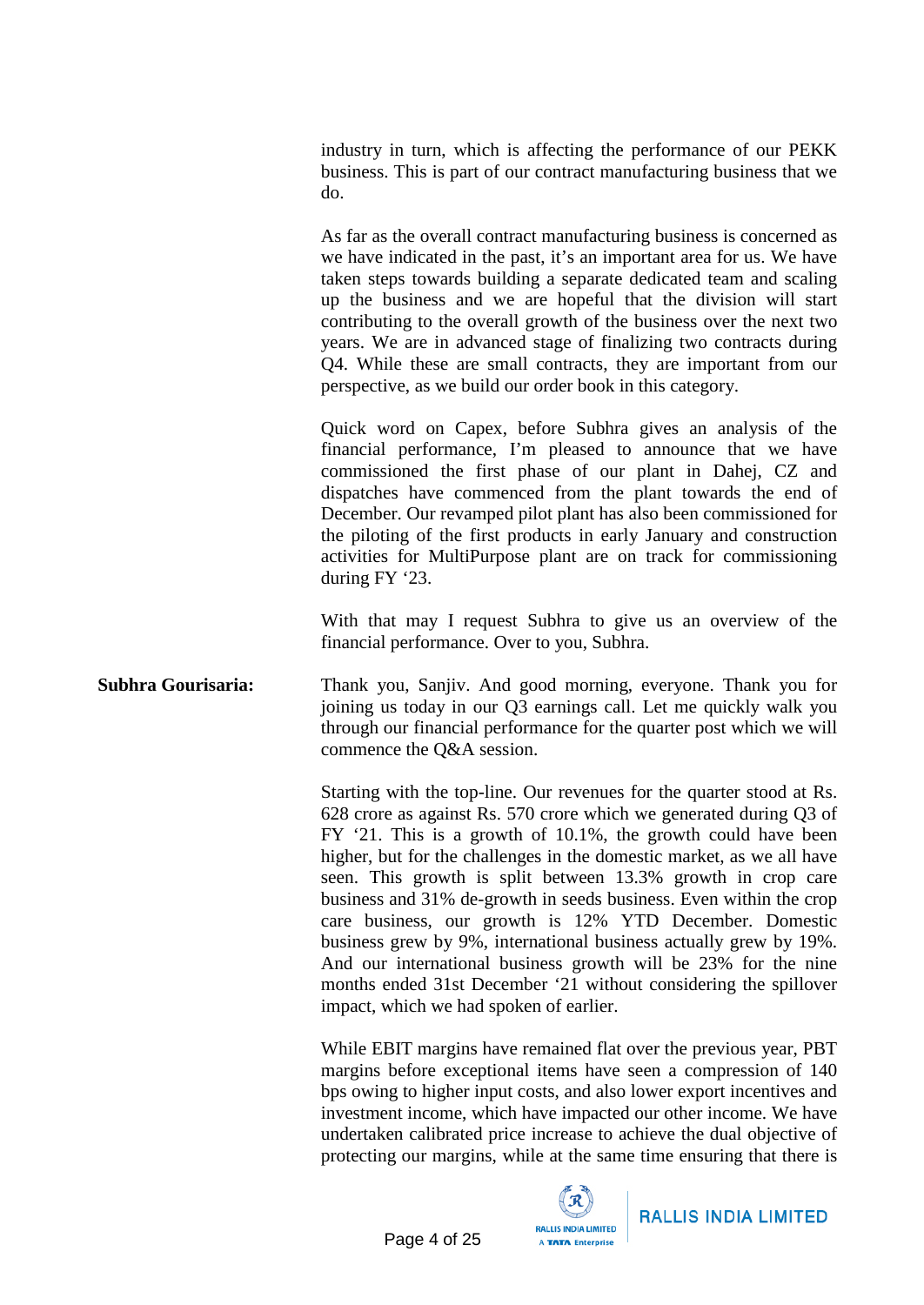no demand disruption and the price value equation is maintained. Hence, PAT for the quarter stood at Rs. 40 crore at against Rs.46 crore in the previous year.

Moving on to business wise performance, domestic business performed well and faced lot of challenges in the wake of rising input prices. Despite the headwinds, though, we have been able to deliver growth of 9% on the back of improved product mix and wider distribution network. We introduced two new crop nutrition products in the quarter, taking the overall count to 10 products during the nine months ended FY '22, six crop protection and four crop nutrition.

While introducing newer products was one of our stated objectives, our efforts are equally directed towards ramping up sales and marketing efforts to help them achieve their true sales potential. Higher sales for these products will help improve the sales and margin profile and also help in increasing the innovation turnover index for the business.

Moving on to the seeds business. FY '22 has been a challenging year for us, muted performance as alluded by Sanjiv was largely due to illegal cultivation of herbicide tolerant seeds, government bans etc. We are confident that many other steps which we are taking will help us in reviving our business.

Moving on to international business, demand momentum continues to remain good for most of our products. Metribuzin as well has started showing early signs of improvement. We continue to work towards introducing new products and registering them across our new geographies. Furthermore, we are also focusing on improving the share of formulation in the overall product mix.

As far as contract manufacturing business is concerned, performance during the quarter was lower as expected with the sales of PEKK continuing to remaining soft. We're however undertaking necessary investments with the dedicated team for the business making encouraging progress. We're hopeful that efforts with start producing the desired results over the coming years.

A quick word on Capex, before I hand it back to the Moderator. Our overall Capex for the year should be in the region of Rs. 250 crore and we're happy that we commenced dispatches from our new formulation facility Dahej, CZ during the quarter.

That concludes the opening remarks. We can now commence the Q&A session.

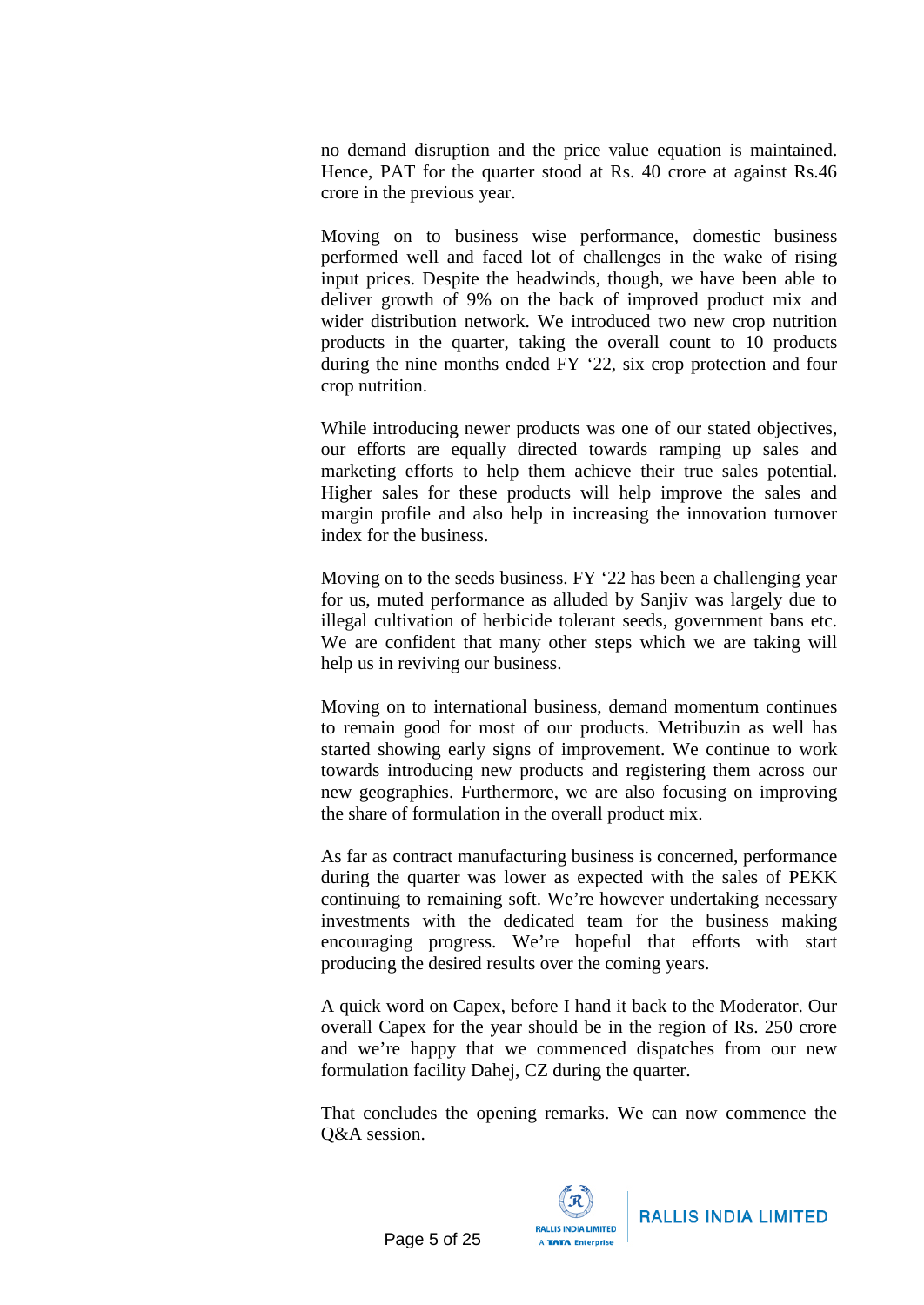## **Questions and Answers**

| <b>Moderator:</b>       | Thank you very much. We take the first question from the line of<br>Prashant Biyani from Elara Capital.                                                                                                                                                                                                                                                                                                                                                                              |
|-------------------------|--------------------------------------------------------------------------------------------------------------------------------------------------------------------------------------------------------------------------------------------------------------------------------------------------------------------------------------------------------------------------------------------------------------------------------------------------------------------------------------|
| <b>Prashant Biyani:</b> | Sir, what has been the breakup of volume and price increase in the<br>domestic business?                                                                                                                                                                                                                                                                                                                                                                                             |
| Subhra Gourisaria:      | Yes, thanks, Prashant. So, Prashant, as you know, that we spoke<br>about there has been a challenging context and it was imperative for<br>us to pass on the cost increases in the form of pricing. And we also<br>spoke about the challenges across the industry in terms of driving<br>growth. Hence on a summary what I can say large part of the growth<br>has been driven through pricing with volumes coming under pressure<br>during the quarter for the industry as a whole. |
| <b>Prashant Biyani:</b> | And ma'am for us have we seen any decline in volume or still we<br>have managed to grow?                                                                                                                                                                                                                                                                                                                                                                                             |
| Subhra Gourisaria:      | No. There has been no decline in the volume. As I said large part of<br>the growth has been driven through pricing. But we've also seen<br>volume growth during the quarter.                                                                                                                                                                                                                                                                                                         |
| <b>Prashant Biyani:</b> | Okay. And secondly ma'am, how has been the demand in the quarter<br>forr both domestic and international? Even though I understand that<br>a quarter has just started, but till date, how has been the demand?                                                                                                                                                                                                                                                                       |
| Sanjiv Lal:             | So, Q4 is looking good as far as the international business is<br>concerned. And domestic, while there have been a lot of problems in<br>Q3 due to unseasonal rain and pest infestation, especially for the<br>chilli crop, and all sorts of state level decisions that have hampered<br>the growth of the segment. We believe that Q4 should be a much<br>stable quarter compared to Q3.                                                                                            |
| <b>Moderator:</b>       | The next question is from the line of Rohit Nagraj from Emkay<br>Global.                                                                                                                                                                                                                                                                                                                                                                                                             |
| <b>Rohit Nagraj:</b>    | Yes, thanks for the opportunity. So, the first question is, we have<br>indicated that we have taken calibrated price hikes. Now, whether<br>the similar price hikes will be continued in Q4? And whether there is<br>an ability to absorb these increased prices by the farmers? How are<br>we seeing it because as Subhra ma'am told that there has been an<br>impact on the volumes for the entire industry? So, is that related to<br>the pricing dynamics? Thank you.            |

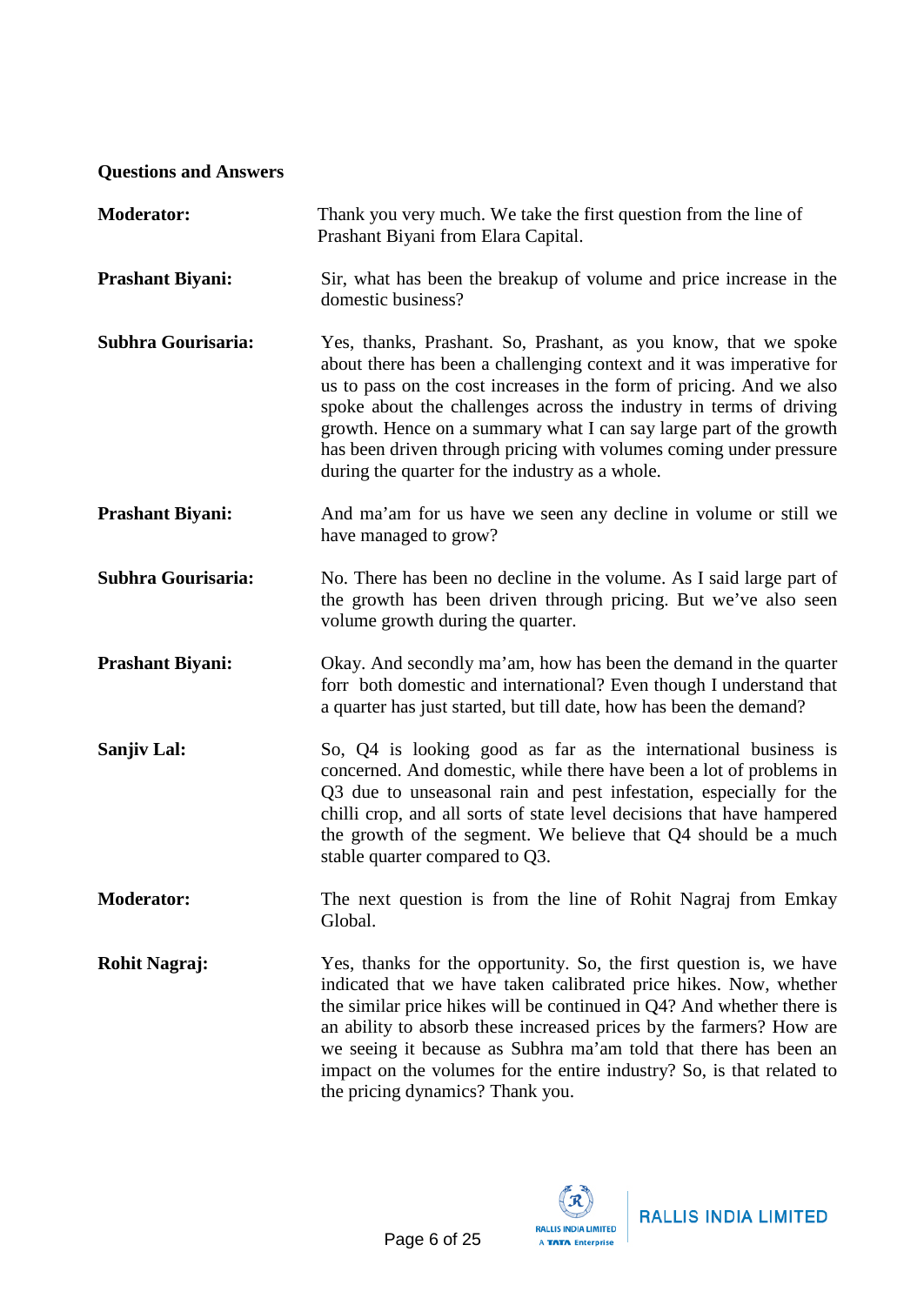| S. Nagarajan:               | Yes you're right. We have taken calibrated price increases. For<br>different products, we are finding that there are different competitive<br>contexts, which are actually quite a bit important in terms of the<br>sustainability for the different products. But the fact of the matter is<br>that the raw material prices, as well as gas prices, freight rates,<br>everything is actually going up. So, in a general sense, the trend is up<br>on the overall cost. And therefore, we should -- we do expect that<br>there would be elevated price level compared to what it might have<br>been, let's say in Q2, for instance.                                                                                                                                  |
|-----------------------------|----------------------------------------------------------------------------------------------------------------------------------------------------------------------------------------------------------------------------------------------------------------------------------------------------------------------------------------------------------------------------------------------------------------------------------------------------------------------------------------------------------------------------------------------------------------------------------------------------------------------------------------------------------------------------------------------------------------------------------------------------------------------|
|                             | In terms of sustainability in some products, yes, it could become a<br>bit of a challenge, because when the prices of select products go up<br>too high, maybe the farmers could switch to alternate products. So<br>therefore, it may have an impact for specific companies based on<br>their portfolio of offerings. But in a general sense, yes, I think the<br>price levels are likely to stay elevated.                                                                                                                                                                                                                                                                                                                                                         |
| <b>Rohit Nagraj:</b>        | Right, got it. Thanks. Sir, second question is in terms of international<br>business. So, as commented earlier, there has been a significant<br>growth in Q3 as well as the first nine months. Now here, are we not<br>facing the same challenge of price hikes or the dynamics something<br>is different, that there are challenges to solve the product from other<br>geographies and that's why the growth has been relatively higher?<br>Thank you.                                                                                                                                                                                                                                                                                                              |
| Sanjiv Lal:                 | Rohit, actually, what is happening globally, our understanding is that<br>the commodity prices are looking good. And therefore, the ability for<br>absorbing these higher prices in the international market appears to<br>be there, but again, up to a point. Because we are also getting some<br>pushback in terms of the kind of increase of price that we are trying<br>to recover through our own pricing strategies. So, there is some<br>pushback coming, but there is also acceptance of higher pricing,<br>because that is a phenomena, which is, I think, globally accepted that<br>the prices are on the higher side. But commodity prices being<br>favorable, the ability to absorb higher pricing is in a way supporting<br>the international business. |
| <b>Moderator:</b>           | The next question is from the line of Somaiah Valliyappan from<br>Spark Capital.                                                                                                                                                                                                                                                                                                                                                                                                                                                                                                                                                                                                                                                                                     |
| <b>Somaiah Valliyappan:</b> | Sir, with respect to the strategy Capex that we had laid out, can you<br>just help us a bit in terms of the major projects be it MPP also the<br>Dahej phase 1 completion all of that, by first half of CY '22, can we<br>say the majority of the Capex that we have planned for is done? And<br>what are the impending Capex as part of this Capex program? And<br>second part of that question is what is the kind of asset turn that we<br>are looking at for all these three projects that are by and large<br>complete by first half of CY '22?                                                                                                                                                                                                                 |

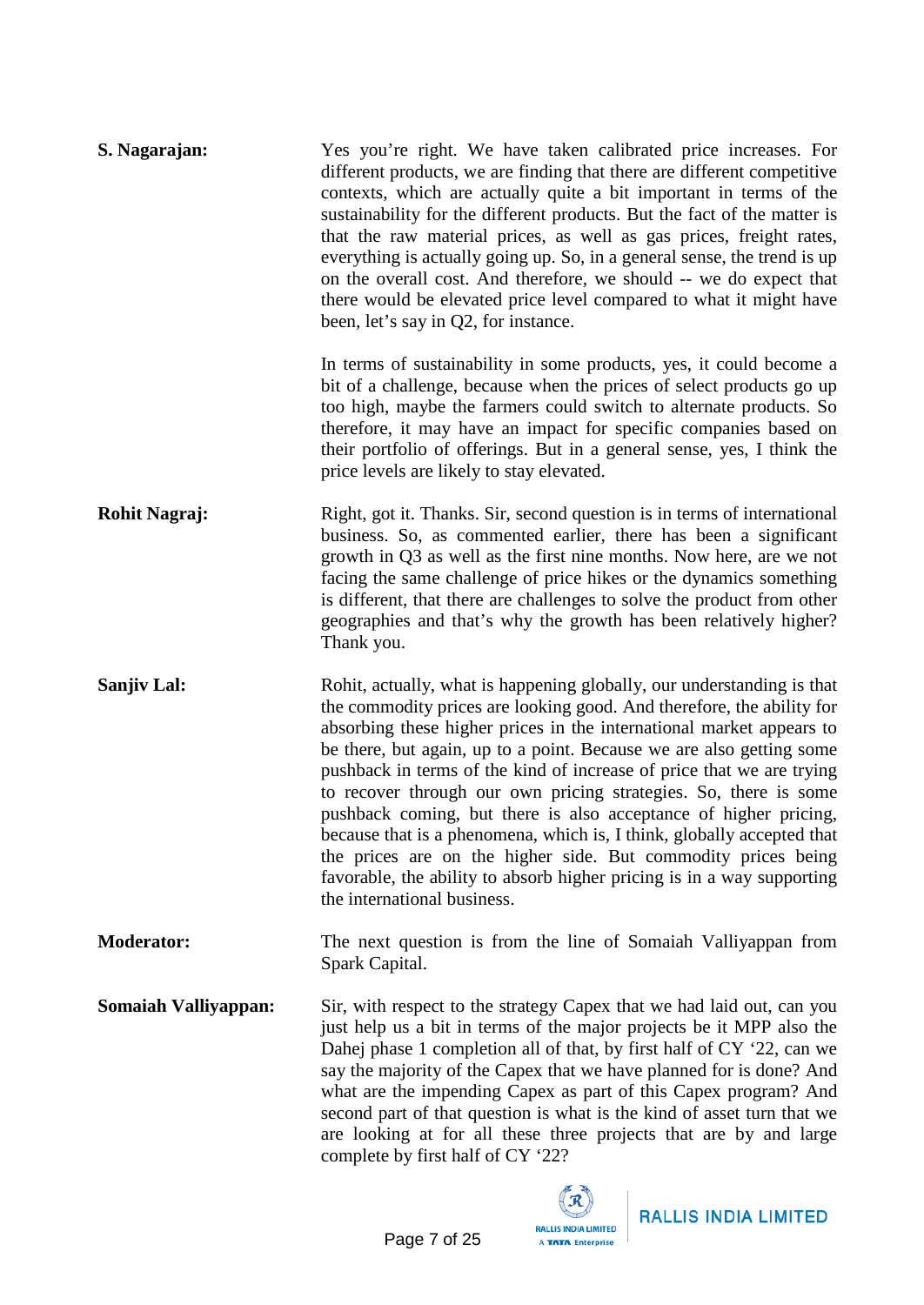| Sanjiv Lal:                 | So, we are expecting our major Capex which is MPP plant to be<br>completed during H1 of FY '23. And as far as the debottlenecking<br>projects are concerned, whatever we had planned, those have been<br>largely completed, whether it is on the herbicide side or whether it is<br>on the insecticide side in Ankleshwar, all that has been completed.<br>So, including the formulation facility we have commissioned one of<br>the lines and other lines are getting commissioned during Q4 itself.<br>So, the utilization of that plant will also start picking up during Q1 of<br>next financial year. And these are the major Capex and we are<br>already doing some planning related with further expansion of one of<br>our products which is doing well. So, we will further expand during<br>FY '23. We may be investing in further expansion. |
|-----------------------------|---------------------------------------------------------------------------------------------------------------------------------------------------------------------------------------------------------------------------------------------------------------------------------------------------------------------------------------------------------------------------------------------------------------------------------------------------------------------------------------------------------------------------------------------------------------------------------------------------------------------------------------------------------------------------------------------------------------------------------------------------------------------------------------------------------------------------------------------------------|
|                             | As far as the asset turns are concerned for the debottlenecking<br>projects, there is already a demand for these products. The capital<br>investments have been on the nominal side relative to building a<br>completely new multipurpose plant that we have undertaken. And as<br>we are also alluded earlier, it will be some time before we're able to<br>completely scale up the volumes in the multipurpose plant. And we<br>have used the 10-year IRR for the investment that we have made. So,<br>in the initial years, the returns would be on the lower side, but it will<br>continuously pick up as we move along year-on-year.                                                                                                                                                                                                               |
| <b>Somaiah Valliyappan:</b> | Sir, would it be possible to give a very ballpark asset turn at least in<br>case of the MPP plant?                                                                                                                                                                                                                                                                                                                                                                                                                                                                                                                                                                                                                                                                                                                                                      |
| <b>Sanjiv Lal:</b>          | I think, Sowmya, it'll be a little premature for us to be talking about<br>that. Maybe one year from now we can discuss that.                                                                                                                                                                                                                                                                                                                                                                                                                                                                                                                                                                                                                                                                                                                           |
| <b>Somaiah Valliyappan:</b> | Sure, sir. So, the second question is with respect to our international<br>business. So, we have reported 19% growth, if you can give us some<br>color in terms of what is the indicative volume versus price growth?<br>And two, within volume has there been a new capacity vis-a-vis<br>compared to last year that has come, if you can give some color on<br>that'll be helpful?                                                                                                                                                                                                                                                                                                                                                                                                                                                                    |
| Sanjiv Lal:                 | Subhra, would you like to take that? I think the answer will be<br>similar to what we had responded to for domestic but Subhra, you<br>may like to just cover that?                                                                                                                                                                                                                                                                                                                                                                                                                                                                                                                                                                                                                                                                                     |
| <b>Subhra Gourisaria:</b>   | Correct. Yes, So, across our businesses we have seen this huge<br>inflation both in terms of materials. And if I talk about international<br>business it got further compounded by the steep inflation we saw on<br>freights. So, if you ask me the split between price and volume, it's<br>fairly similar across our businesses where we've tried to recover<br>costs, and growth is also comprised between volume mix and price<br>largely led by price. Does it help you?                                                                                                                                                                                                                                                                                                                                                                            |

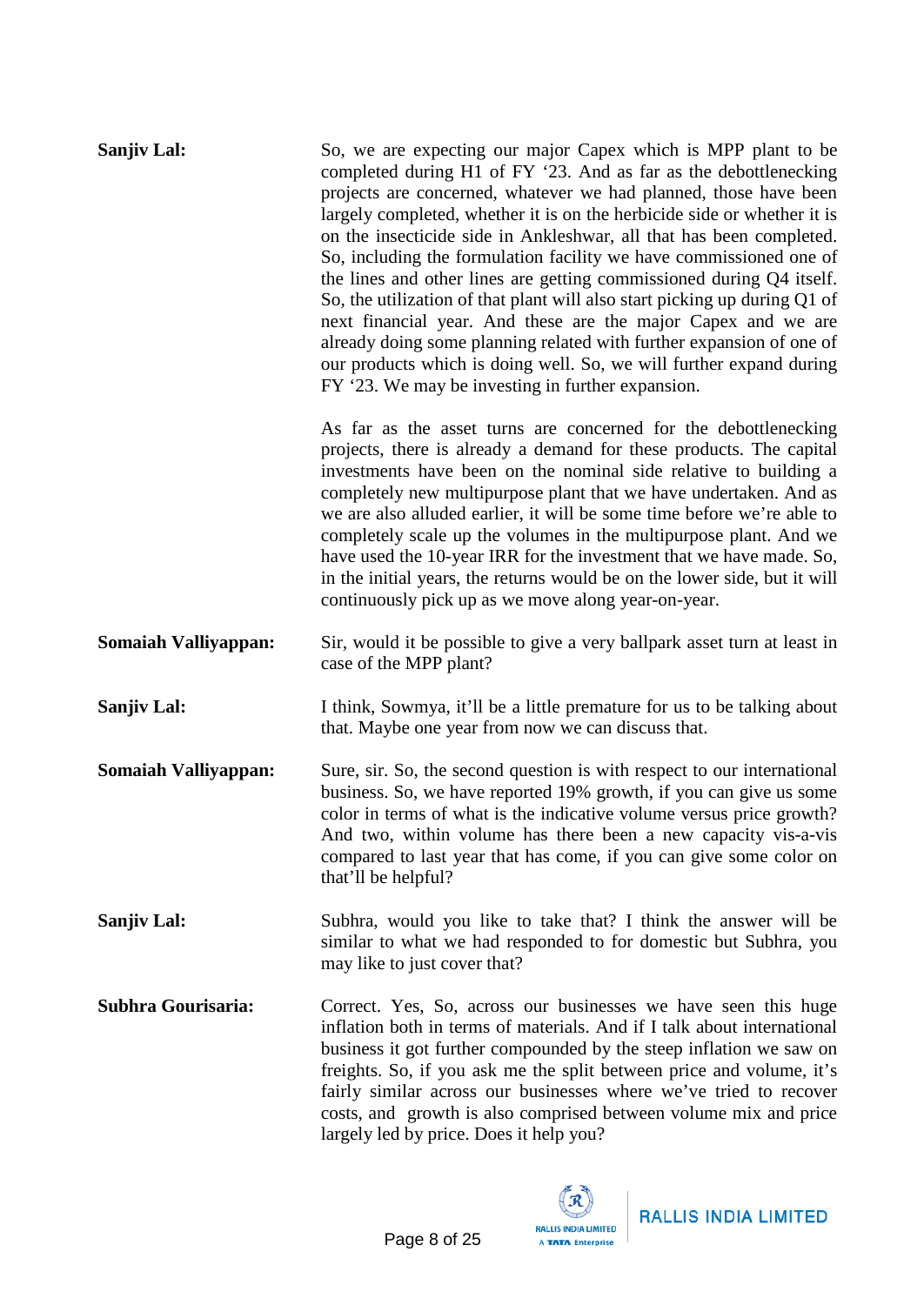**Moderator:** The next question is from the line of Abhijit Akella from IIFL **Securities.** 

- **Abhijit Akella:** Just a couple of questions, firstly Sanjiv, in your opening remarks, you mentioned that in 4Q we are on track to sign a couple of small CRAMS orders. So, would appreciate any color you could share in terms of the size of these orders and any further color in terms of are these in agrochemicals, are they in generics, any rough indication of the type of customer that this might be?
- **Sanjiv Lal:** So, Abhijit, as I mentioned that these are small, so and they are not even material, if you are looking for a big figure, they are not material. But for us, it's important because, we've been discussing in the past that this is not an area that we had focused on till about two, three years back that we want to rebuild on the contract manufacturing opportunity. So, this is an important building block for us. And as I also mentioned earlier, that this business we'll have to build brick-by-brick. So, this is, I would say, one of those important steps that is really going to help us as we move along. So, there's nothing significant to report at this stage. And I guess, over a period of time, all this information will become available as we get into commercial production.
- Abhijit Akella: Should we -- you said that this business will start to contribute towards growth within the next two years or so. So, can we potentially -- just as a baseline expectation, can we expect that these new, projects are getting into could potentially become somewhere close to as large as two CRAMS molecules are today for us?
- **Sanjiv Lal:** No, no. As I mentioned, these are small opportunities. So, these are not big opportunities. In any case, these also will take at least a year before they can get commercialized. So, in your modeling, I would not suggest that you build in anything in terms of these opportunities in the next financial year. Because you sign a contract, and it takes time for getting all sorts of registrations and other things in place before you can actually start that business.
- **Abhijit Akella:** Got it. And my last question is -- one is with regard to the sharp improvement in gross margins that we've seen sequentially this quarter, I believe it's gone up from 36% in 2Q to about 40% in 3Q. Is this, I mean -- is the major contributor to this an increase in some of our export product prices, like say, Metribuzin and others, or is it more driven by price actions in India? And the other thing I just wanted to clarify is, the presentation talks about some challenges in the seed business in terms of maize placement in eastern states. Just wanted to clarify what exactly happened there and how it impacted the business? Thank you so much.

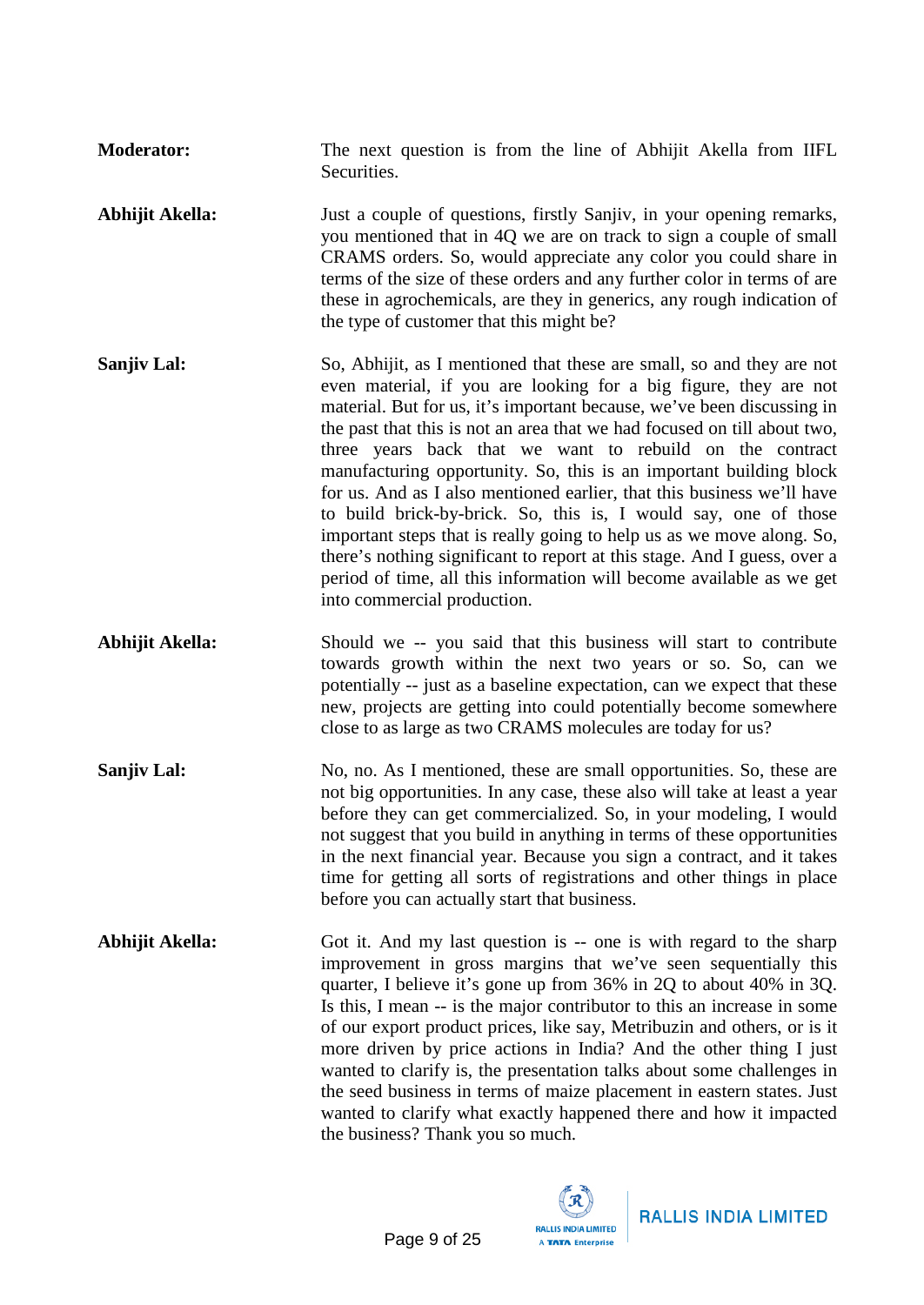**Sanjiv Lal:** Subhra, you like to take the first part of the question? And Naga can take the second part of the question.

**Subhra Gourisaria:** Sure. So, firstly, the way you look at material margin, because you're computing your gross margin by just looking at material margin. And what we spoke about is that it's not only restricted to input cost materials, where we have seen a steep inflation, we've also seen it in freight, gas prices and others. And hence, at an EBIT level, you have not seen that improvement coming through. So, the price increases have just been taken to help us recover the inflation across the various input cost components.

> Secondly, to answer your question, as I said earlier, the price increases have been fairly similar across the different geographies. And it's been to recover the input costs pressures that we have seen.

**S. Nagarajan:** On the maize placement in eastern markets, in Bihar, there was a change in some of the regulatory requirements typically to be able to sell in the Rabi market in a large market like Bihar, there are either of two routes that were available. One is for the hybrid that you are offering to be put through a three-year state testing process or through the ICAR registration process. So, basically a state level process or a national level process, these were either of the routes that were available. But in this year, the local regulations required that any of the hybrids that have to be introduced in that market had to go only through the state process. So, we have had to complete - had to go only through the National process ICAR registration process. So, we had to get the registration before we could offer that particular product in the state.

> Although therefore, we had completed the 3-year testing process and we had anticipated to be able to offer our product -- new product in the market as you know our Rabi portfolio is getting built. So, it was a new product, not an existing product. We were put to this difficulty because of this change in regulations. That is what we are saying in that comment what you said.

- **Abhijit Akella:** Okay. So, just to clarify it was an issue -- a hurdle faced by our new products not by our existing business, and it wouldn't have impacted the existing maize industry also for say in Bihar?
- **S. Nagarajan:** Yes, that is right, that is right. For us, it was a new product as you know, our Rabi portfolio is building out. Yes.

**Moderator:** The next question is from the line of S. Ramesh from Nirmal bang.

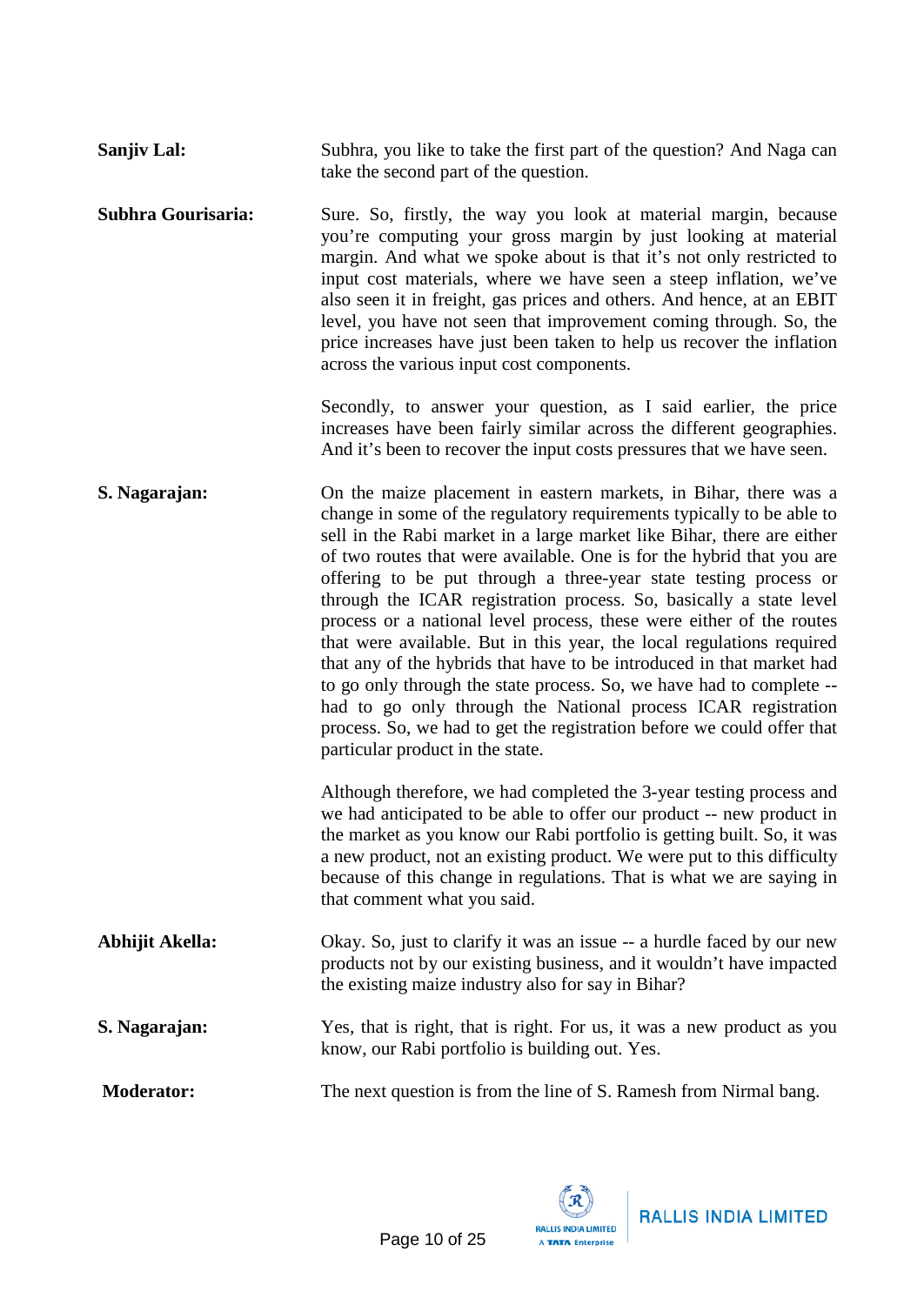| S. Ramesh:            | Can you give us the name of the two active ingredients for which we<br>have enhanced the capacity accomplished as per your press release,<br>$\sin$ ?                                                                                                                                                                                                                                                                                                                                                                                                                                                                                                                               |
|-----------------------|-------------------------------------------------------------------------------------------------------------------------------------------------------------------------------------------------------------------------------------------------------------------------------------------------------------------------------------------------------------------------------------------------------------------------------------------------------------------------------------------------------------------------------------------------------------------------------------------------------------------------------------------------------------------------------------|
| <b>Sanjiv Lal:</b>    | So, this is related with Acetamiprid and Lambda-cyhalothrin. So,<br>these products, we have taken our production there.                                                                                                                                                                                                                                                                                                                                                                                                                                                                                                                                                             |
| S. Ramesh:            | Okay. And the second thing is for this new formulation plant, where<br>you have started commercial production, can you give us the broad<br>categories in the formulation in terms of insecticides, herbicides,<br>fungicides?                                                                                                                                                                                                                                                                                                                                                                                                                                                      |
| <b>Sanjiv Lal:</b>    | No, no. This facility we'll be handling only insecticides and<br>fungicides. And we have started one of the lines with fungicides.                                                                                                                                                                                                                                                                                                                                                                                                                                                                                                                                                  |
| S. Ramesh:            | Sir, just broadly if you look at the growth over '23-'24, most of the<br>Capex benefits will possibly come in '24 in terms of the volumes.<br>And you also talked about launching four crop nutrition products.<br>So, in terms of your strategy, is there any potential for volume<br>growth in FY '23, based on the new product launches, and the<br>capacities increase? And second thing is, would you see further<br>traction in terms of the crop nutrition, where we understand the<br>growth rates and margins can be better than crop protection category,<br>any thoughts on these assets?                                                                                |
| Sanjiv Lal:           | So, that is right. The crop nutrition category is tending to show a<br>higher growth rate. And the very differentiated products have also<br>helped in better margins also. So, this is an important category for<br>us. And while we have not specifically been calling out new<br>products that we've been launching, when we had our analyst calls,<br>but we've been slowly building our portfolio, in the crop nutrition<br>category, as well as the biologicals categories. So, there also as I<br>mentioned, that we have launched bio sites for nematicides. So, that<br>was one of the launches that we did during Q3 along with the<br>nutrition product from agro waste. |
| <b>Moderator:</b>     | The next question is from the line of Aditya Jhawar from Invested<br>Capital.                                                                                                                                                                                                                                                                                                                                                                                                                                                                                                                                                                                                       |
| <b>Aditya Jhawar:</b> | Subhra one question for you is that if you look at our overall gross<br>margin, depletion in inventory was a significant contributor in your<br>gross margin expansion as compared to previous quarter -- same<br>quarter last year. If we normalize that, you would see that there is<br>significant pressure that we can see in the gross margin in this<br>quarter. Does that mean that there is a significant part of under<br>recoveries to be done purely on the material cost both in the<br>domestic and the export side?                                                                                                                                                   |

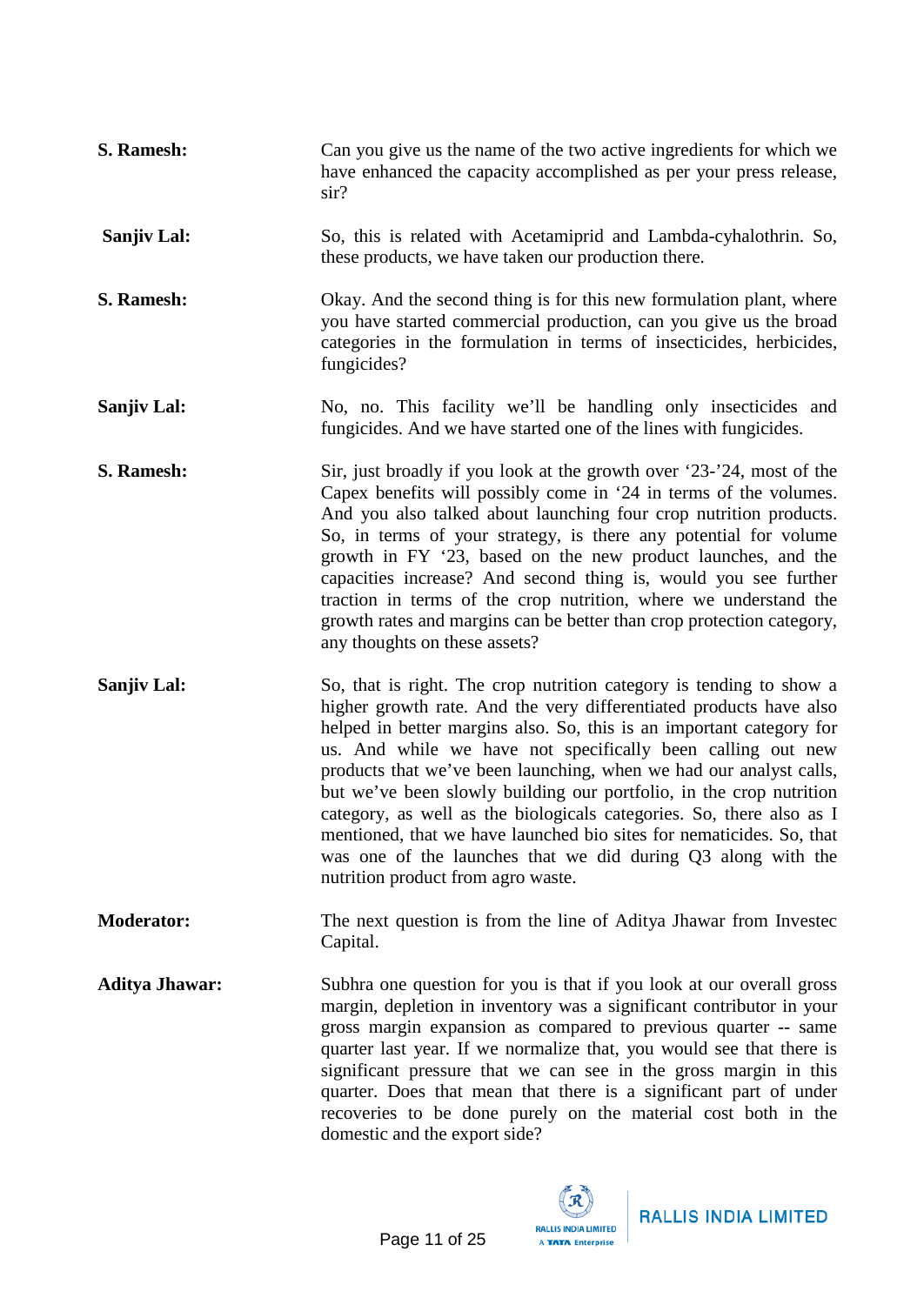- **Subhra Gourisaria:** No, material side as I said, we -- what we follow internally is how much is available cost that we need to recover in terms of looking at the pricing and how much is the appetite for obviously, the consumer to absorb. We are nowhere signaling that the pressure has come down, pressure continues to be there, but at the same time in quarter three, we have seen good recoveries happening through. So, yes, you are right that the pressure continues even in Q4 going forward in terms of ensuring that we are able to recover our steep inflation on RM and even on the other input cost components.
- **Aditya Jhawar:** Okay. Second question is on the Opex. If you see any clearly freight increase is the one that alluded to that, that has been an increase, but on a sequential basis also that the steep increase as a percentage of sales. So, is there certain one-off or cost that is included in OpEx in this quarter? Or if you can quantify the extent of increase in the freight cost in this quarter specifically?
- **Subhra Gourisaria:** So, firstly, there's no one-offs else included in this quarter, which is impacting the OpEx, these are all real increases that we have seen. An increase as you would have been seeing whether in this industry or across, especially in the terms of freight costs, international freight costs, gas prices that we have seen natural gas price escalation and across various other components. So, we are seeing this inflation across various items of operating expenses, which is leading to this compression.
- **Moderator:** The next question is from the line of Nitin Gosar from Invesco Mutual Fund.
- **Nitin Gosar:** One of the comment you did in the call was the project are initiated with keeping in mind 10 year metrics for IRR, could you just retouch on that, I thought we were putting with CapEx five year or six year payback period inline?

**Subhra Gourisaria:** No. What we said is, depending on the risk of the project and the sensitivity, we take the IRR. Yes, you're right, we typically use five to six years as the IRR and it needs to cross the hurdle rates that we have. So, not necessarily all projects will have the same period considered for IRR. As finance we ensure that it meets the hurdle rates quite safely, before we embark on any project.

**Nitin Gosar:** To put this question in different ways, the project which can have a 10 year IRR, the quantum of those project will be smaller or bigger?

**Subhra Gourisaria:** It will be very small. We typically use five years IRR.

**Nitin Gosar:** Okay. Another two observation on numbers, on gross margin, you already did indicate that adequate price hikes been taken. For the

> **RALLIS INDIA LIMITED** A TATA Enterprise



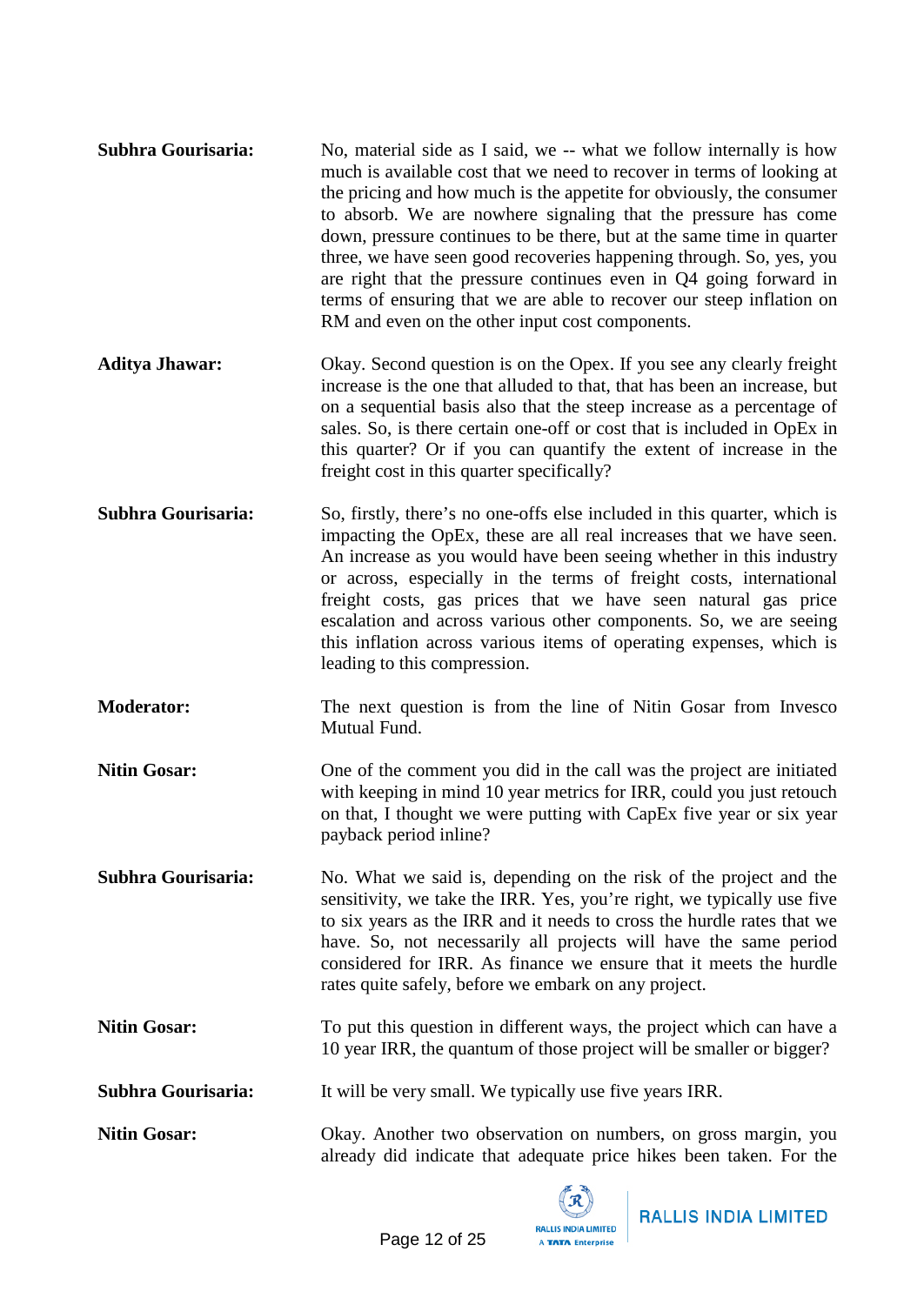third quarter the number that we are seeing is this completely factoring for all the price hikes that you have taken or there is some spillover, which is expected to happen in fourth quarter as well in terms of numbers?

**Subhra Gourisaria:** See, it's not a general and it cannot be across -- generalized across all commodities and across all products. What we are saying is depending on the volatile cost scenario, and depending on the consumer, and our brand positioning and also the consumer pull, we're taking price hikes to ensure that we are able to recover all our input costs inflation that we are seeing. That's the endeavor we're going and hence it's not that the price hikes have closed, and we will not have any carry forward pricing or we will not be able to take pricing, if the situation continues to be volatile, we'll continue to take price hikes.

- **Nitin Gosar:** Ma'am, idea was to understand were we late in taking price hikes or this price hikes were completely -- would have seen 90 days price hike?
- **S .Nagarajan:** No, I don't think there is any spillover or anything like that we can attribute. See typically the way we -- as you know the products that are relevant for the Q3, the portfolio that is relevant for Q3 and the portfolio that is relevant for Q4 are not the same. So, for different products, as the season kind of comes through, we take the product - take the price increases and they manifest themselves. So, for example, if we have taken a price increase in November, for instance, for a product that sells in November, December and January, then certainly the price effect will be felt in January as well. That is not a spillover. It is just that whatever gets sold in January would be witnessing that price increase.

To your question, no, we have not felt that we have been late in taking price increases because we've actually been on a very close basis looking at the cost trends and translating the relevant price increases. I hope that helps.

**Nitin Gosar:** Yes. Perfect. And one last observation was employee costs if I were to see for nine months basis of current year versus nine months for FY '20 that's two years back, the CAGR looks like around 11% while the business momentum has not been so strong. The 11% CAGR inflation on employee cost this is more to do with same employee seeing inflation or the new hiring being made, or any business development, how should we see it?

**Sanjiv Lal:** On the employee cost one is that in the base years, you'll recall that during the first round of COVID, we had been a little cautious in terms of these kind of costs. So, we had not given any salary

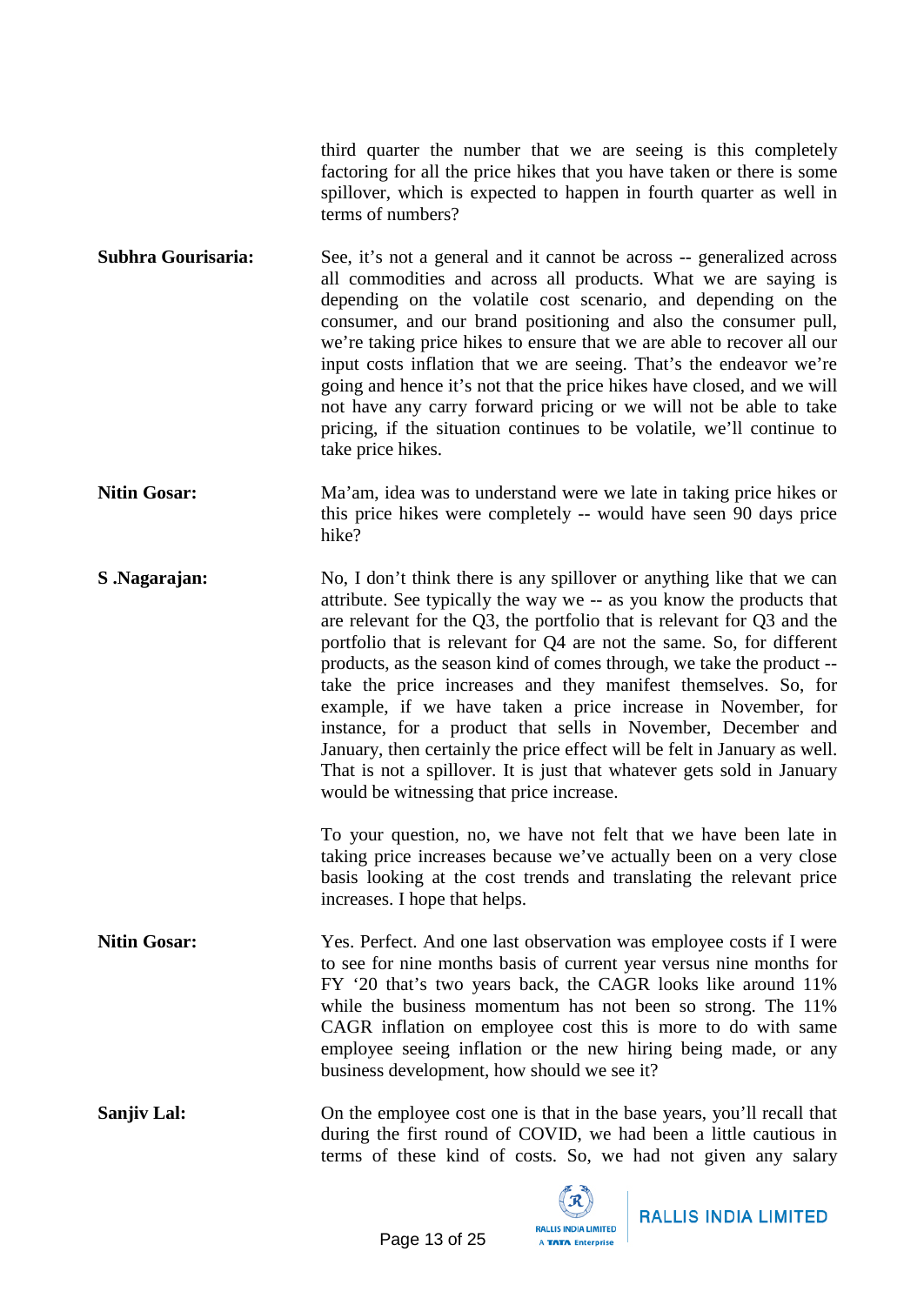|                         | increase. But during the current financial years, we have given the<br>employee salary increases in line with the industry. So therefore,<br>you're seeing this increase. And yes, there has been some additional<br>resources that we've added to our teams, especially on the R&D side<br>as well as the sales side for the growth of the business that we have<br>planned.                                                                                                                                                                                                                      |
|-------------------------|----------------------------------------------------------------------------------------------------------------------------------------------------------------------------------------------------------------------------------------------------------------------------------------------------------------------------------------------------------------------------------------------------------------------------------------------------------------------------------------------------------------------------------------------------------------------------------------------------|
| <b>Moderator:</b>       | The next question is from the line of Nirbhay Mahawar from N<br>Square Capital.                                                                                                                                                                                                                                                                                                                                                                                                                                                                                                                    |
| <b>Nirbhay Mahawar:</b> | Yes. Sir, just a small follow up on the CRAMS development, we've<br>been talking about. While it is too early to build on models, can we<br>get some sense of size of opportunity and kind of customers we are<br>working?                                                                                                                                                                                                                                                                                                                                                                         |
| Sanjiv Lal:             | So, I think that will be very premature to be talking about that. So,<br>we will perhaps pick up this question at a later point in time. So, I<br>will sort of avoid answering this question at this point Nirbhay.                                                                                                                                                                                                                                                                                                                                                                                |
| <b>Nirbhay Mahawar:</b> | Fair enough. Thanks.                                                                                                                                                                                                                                                                                                                                                                                                                                                                                                                                                                               |
| <b>Moderator:</b>       | The next question is from the line of Chintan Modi from Haitong<br>Securities.                                                                                                                                                                                                                                                                                                                                                                                                                                                                                                                     |
| <b>Chintan Modi:</b>    | Sir, with respect to the seeds business, you say that the review has<br>been completed and you'll be aligning the expenditure with the<br>industry. So, if you could just touch more about it like exactly what<br>you mean by that, will it be more on the R&D side? Or will it be<br>more on the marketing side? And secondly, is there any number that<br>you would like to share, I mean, a broad range like how much sales<br>you intend to achieve in say next three to five years?                                                                                                          |
| Sanjiv Lal:             | So, in terms of -- one is that certain category of crops, for example,<br>as you are aware that on cotton, there has certainly been a lot of<br>problems during the current Kharif season due to the prevalence of<br>the illegal cotton. So, in a way, the addressable market for industry<br>players like us is getting compressed because of the growth in the<br>illegal cotton. So, when you've got a smaller size of the addressable<br>market, we also have to limit our expectations of growth in the, let's<br>say, the cotton category, more realistic in terms of what is<br>happening. |
|                         | So certainly there we are taking some portfolio positions as to what<br>are the products that we will really be pushing and some of the<br>products that have done well during the current Kharif, although on a<br>very small base, because they were new products, those products, we<br>will be scaling substantially during Kharif of '23. And while certain<br>other products, we will be scaling back. And therefore, in line with                                                                                                                                                           |

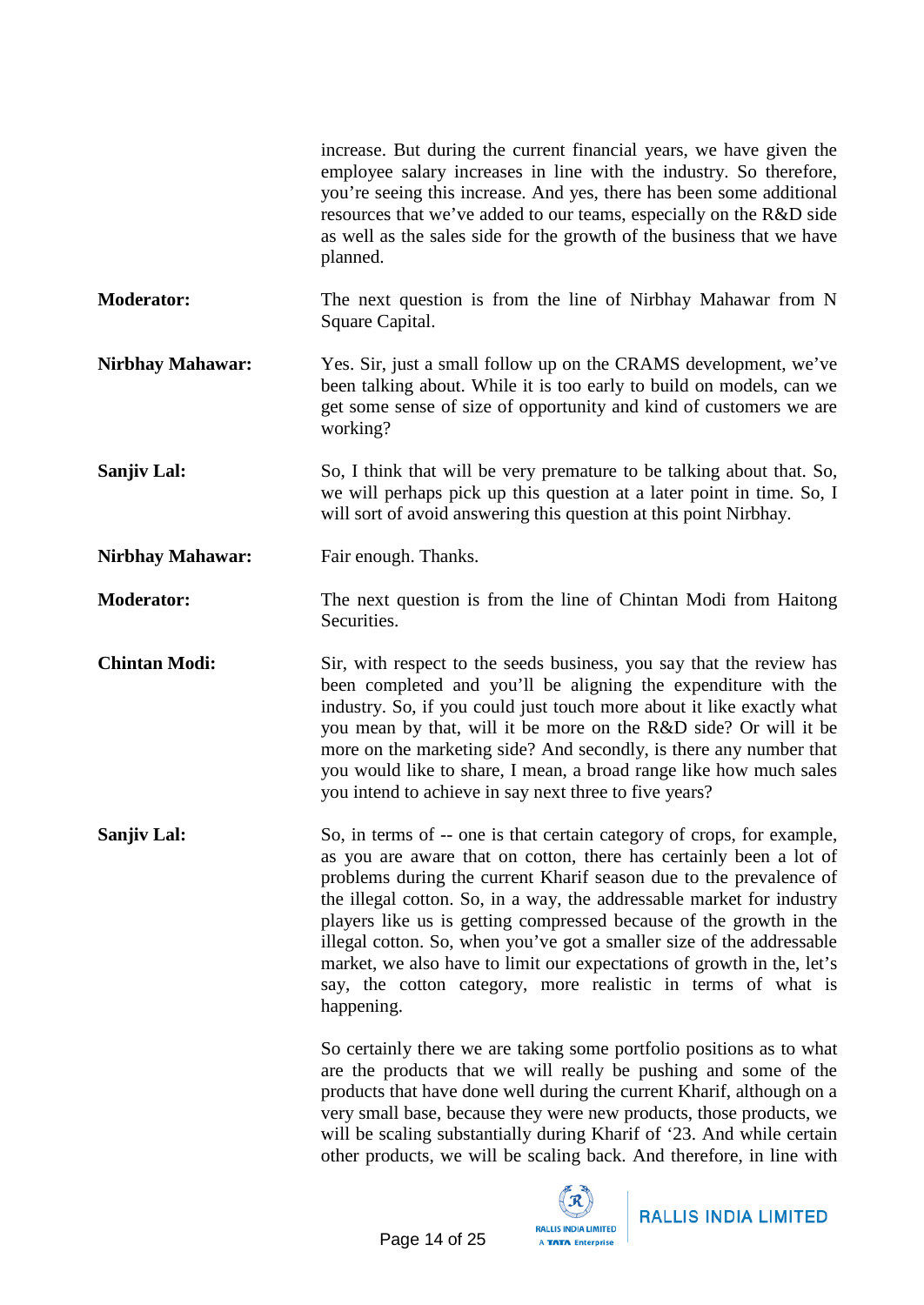the products that we are going to be supporting, we will adjust our promotion costs and support costs for those categories. So that is the adjustment that we are doing.

And as far as R&D is concerned, we continue to invest in R&D. Again, there are certain categories that we feel we should maybe slow down our investments in terms of breeding. So those things also we have reviewed. And there will be some adjustment, but there is going to be no reduction overall in our R&D spends on breeding, it will shift from one set of hybrids to another set of hybrids.

**Chintan Modi:** Okay. And any number that you would like to share like where we kind of try to be in like next three to five years or say in terms of market share?

**Sanjiv Lal:** So, see in terms of market position, I can give some indication,. Market share because we tend to be small when it comes to the crops like cotton, we do have a good position in millet and paddy. So, we will continue to maintain our market position in these categories. And on an overall basis our sense is that the hybrid -- for example, hybrid paddy is growing at a much lower rate than what was anticipated a couple of years back. So, again the addressable market is growing very slowly.

> So, these are some of the things that we have factored in into our overall growth plans, but we will continue to maintain our market position, especially of the crops where we have already got a good position and also build positions in certain crops which are important. For example, mustard it's an important category for us, it's small at this stage, but we have launched new products and they have done very well as well during the current season. And we will continuously build on that category, so that our market position improves. Today it is a very, very small category for us. But from our overall India perspective, oil seeds are becoming more and more important. So, we'll continue to focus on that.

**Chintan Modi:** And sir, one last question on the crop care business. Were there any instance of where -- because of the raw material procurement issues, you were not able to cater to the demand?

**Sanjiv Lal:** No, so, far in Q3, we have not lost any business on account of stock out situation. We had been sort of calibrating our procurement. And we had mentioned it earlier also that our inventory costs and all are tending to be on the higher side because of strategic procurement. But all these inventories have all started coming under pressure because of delayed shipments, the complete stoppage of certain chemical parks. So, all those problems have really eroded our inventories that we have.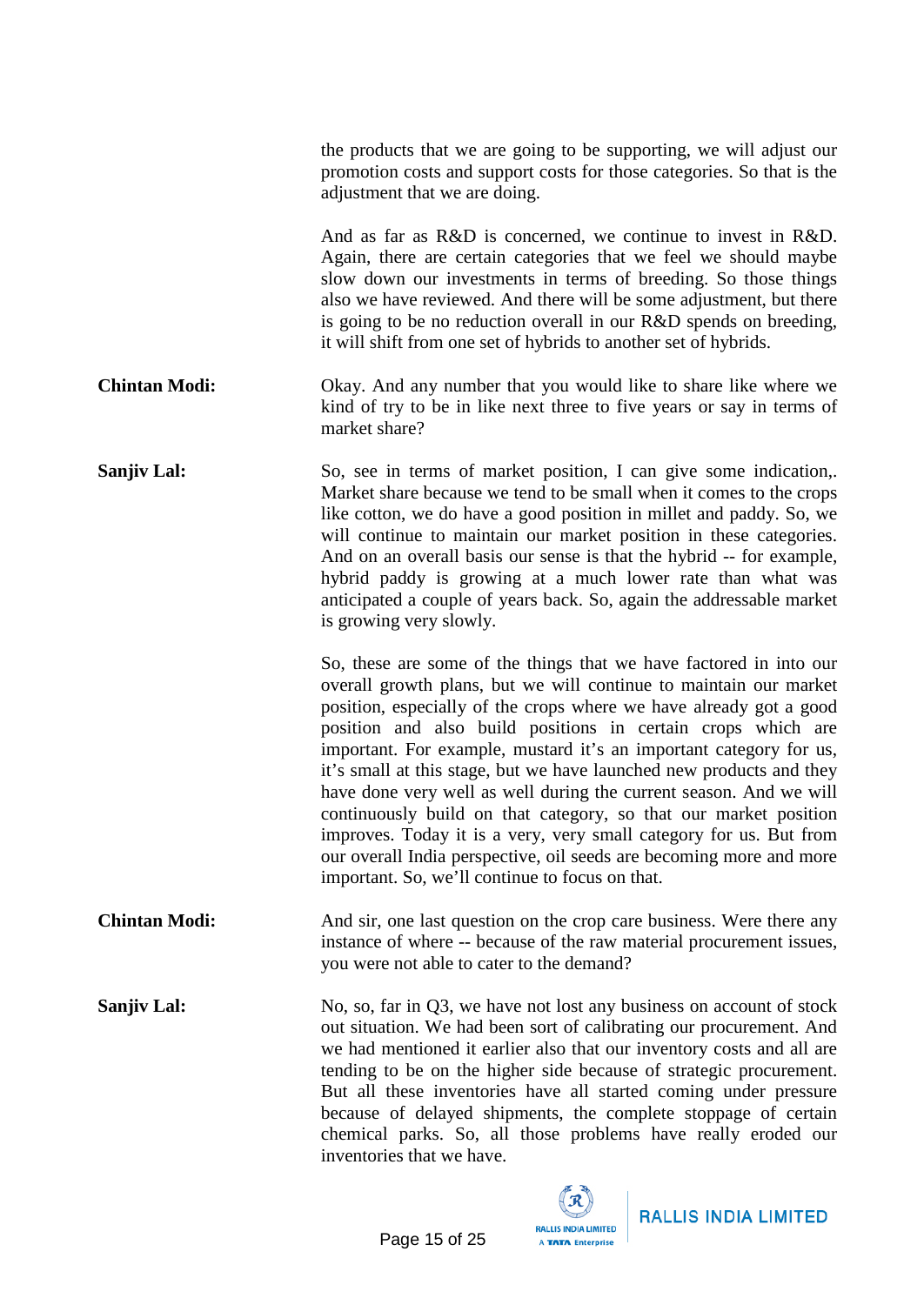|                           | But in the meantime, our approach to trying to find alternate sources<br>has continued. So, we are just hoping that we are able to manage the<br>supply chains till such time some of the key materials that are<br>required from China stabilize and the current view is that maybe<br>towards March, the supply chain should ease.                                                                                                                                                                                                                                                                                                       |
|---------------------------|--------------------------------------------------------------------------------------------------------------------------------------------------------------------------------------------------------------------------------------------------------------------------------------------------------------------------------------------------------------------------------------------------------------------------------------------------------------------------------------------------------------------------------------------------------------------------------------------------------------------------------------------|
| <b>Chintan Modi:</b>      | Okay. And just one last one Was there any significant sales return in<br>the domestic business during the quarter which got booked?                                                                                                                                                                                                                                                                                                                                                                                                                                                                                                        |
| <b>Subhra Gourisaria:</b> | No, it was in line with our historical trends and what we had<br>provided for.                                                                                                                                                                                                                                                                                                                                                                                                                                                                                                                                                             |
| <b>Moderator:</b>         | The next question is from the line of Rohan Gupta from Edelweiss.                                                                                                                                                                                                                                                                                                                                                                                                                                                                                                                                                                          |
| <b>Rohan Gupta:</b>       | Sir, first question is on the challenges which you have mentioned<br>that in availability of raw material and the pricing. Sir, how long do<br>you see that these disruptions may continue? You are dealing -- I<br>mean, we have seen that the China problems has been going from<br>last three to four months and may continue to do so. Are you also<br>looking at some alternate supplies and sourcing from some domestic<br>market? And have you resumed to some more of a domestic sourcing<br>on that front? And how the industry is behaving? And in terms of<br>market acceptance in terms of increased pricing from the farmers? |
| S. Nagarajan:             | Yes, you're right., we have been witnessing these challenges. Yes,<br>certainly three, four months it has become heightened. In terms of<br>going forward, we think that this is going to be there for some time<br>at least because people obviously are attributing it to the Olympics<br>and so on. We will have to see whether it will abate, but we are<br>hopeful that it will abate at least in the beginning of next year March<br>and April. But I think from our point of view, what we are looking at<br>is as mentioned trying to build strategic inventory on certain key raw<br>materials.                                   |
|                           | We are also in the process of tying up with local suppliers wherever<br>available, some of our raw materials, it is available, some of them<br>are not. Where it is available, we are in the process of tying up. It<br>might even be at a slightly higher cost position, but we feel that<br>supply security is very important. So, yes, we are taking action on<br>the localization if you want to put it like that.                                                                                                                                                                                                                     |
|                           | In terms of farmer level acceptance in the Indian market, as you<br>know the total consumption of pesticides for instance, ranges<br>between 10% to 20% of the total cost of cultivation. So, from that<br>standpoint it is not a very significant percentage and even if you had<br>a 20% increase for example, on something which is 15% cost item,<br>you are really talking about a 3%, 4% cost increase. As long as there<br>is an adequate reward that the farmer is able to get from the                                                                                                                                            |
|                           | <b>Pro</b>                                                                                                                                                                                                                                                                                                                                                                                                                                                                                                                                                                                                                                 |

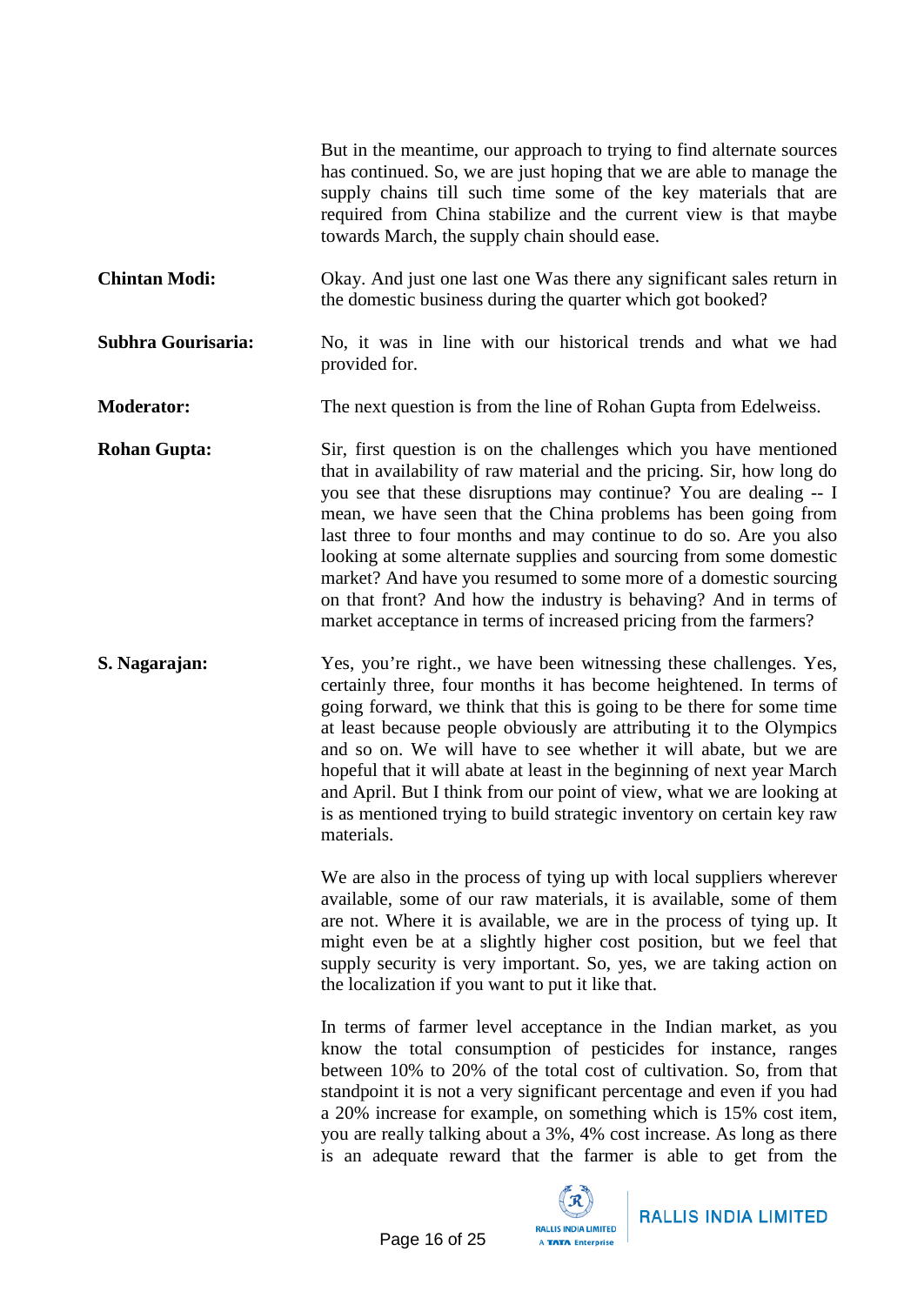commodity prices, from his output being able to be sold higher than that cost inflations.

However, the challenge comes because of the different possibilities that can arise. One is that if a particular formulation becomes more expensive then the farmer has an option to compare between different kinds of formulation and pick what he thinks might be the best solution from his point of view. So, you could actually have a completely different formulation serving the same purpose in the same segment, in a slightly different way becoming more competitive.

The second of course, is the competition that is possible in a particular segment itself between the different companies, because of the different opening stock levels, which Sanjiv alluded to in his opening remarks. So, I think these are some of the bigger challenges. In theory, it should not be a big impact, provided there is a commodity price increase. So, crop-to-crop it would vary.

- **Rohan Gupta:** Sir, my second question is more to Sanjiy sir on our long-term strategy of the company. Sir, as we see that in Indian chemical industry, there are many players who have emerged especially focused on manufacturing, you'd have also seen that many new players have emerged and even many IPOs have also come in last couple of years, those companies are focused more on the import replacement and technical or intermediate manufacturing opportunities in India with a ROI ranging from almost 20% to 25%. Sir, my worry and concern is that we are a very solid cash flow generating company of almost Rs. 250 crore to Rs. 300 crore annual free cash flow. And we are probably struggling to find out the opportunities of investment and that may leading to you are saying that higher payback period of even going up to seven, eight years also. Sir, we are the Indian chemical company, agro chemical focus since so long, where are the gaps and where are the opportunities which we are missing and not able to find out the opportunities for a better return ratios? We are going to continue to generate such a solid cash flow generation and if we cannot invest probably in a better opportunities, then probably our ROCE profile may keep on deteriorating. Sir, that's a concern probably, I mean, which probably right now we are facing and also as a stock price.
- **Sanjiv Lal:** So, , in a way, what you're saying is right. In the near-term, there may be pressure on the ROCE. And as far as our capital program is concerned, as mentioned by Subhra, this financial year we will be spending about Rs. 250 odd crore right, this is what we had outlooked. We are intending a similar CapEx for the subsequent financial year as well. So, it is not that we are not making the investments, but I think we will always be a little cautious in terms

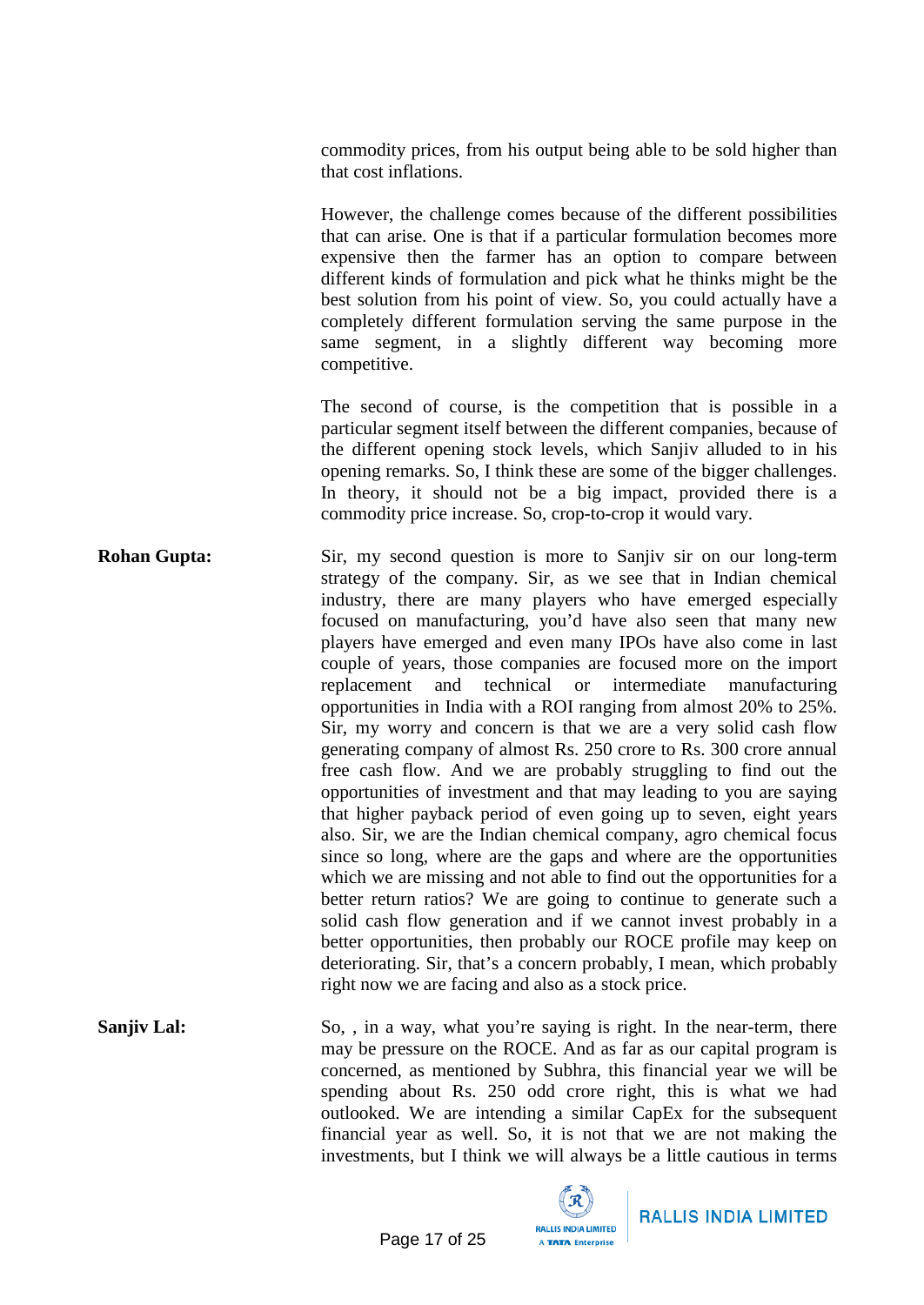of giving outlook in terms of how the returns will come. And that is mainly from our own experience that it will take its time to get the registrations in the key markets, which are important for these kind of products.

And you are already aware that there is a very long cycle time, especially in high consuming markets like Brazil, and also in North America. So, while it is much shorter in North America, it is still a process that one needs to go through. So, we will continue our investment in building capacity. And even for our existing products, we have not hesitated in increasing capacity for whether it is a Hexaconazole, whether it's a Pendi. And in the case of Metri there has been a bit of a lull, but as I was mentioning that in H2 we really expect to get the plant back in terms of full capacity utilization. I don't know whether that answers your question.

- **Moderator:** The next question is from the line of Dhaval Shah from ICICI Securities.
- **Dhaval Shah:** Yes, thanks for the opportunity, sir. So, I have a question on -you've mentioned that we are witnessing some decent demand for one of the key technical for the international market. And maybe we'll come up with the capacity expansion in next year. So, can you please name that molecule wherein we are finding decent growth over here?
- **Sanjiv Lal:** So, as I mentioned that we will in due course of time, let you know, once the plant gets commissioned and dispatches start, we will communicate at that point in time. So, for the time being as I mentioned that we are doing the piloting work and the plant is being built out because we don't have the capacity in our existing facility for these newer products. So, in due course of time we will communicate.

**Dhavan Shah:** Sure, and sir, my second question is, we have expanded our technical capacity for some of the international molecules in last one, two years. And maybe the inventory situation is also getting normalized for few molecules. I think we may find the volume growth in the next couple of years plus there is also a pricing growth. So, in the presentation it is mentioned that by FY '25 the revenue contribution from the international market would be around 40% odd against 37% presently. So, I mean, do you foresee that, that is a conservative target and maybe we can inch up above that 40%? Plus, if you can share the margin mix between domestic and international market, how is the margin scenario between these two segments?

**Sanjiv Lal:** So, we had, in fact, over two years back, we had outlooked that we want to have a balance between our domestic business and our

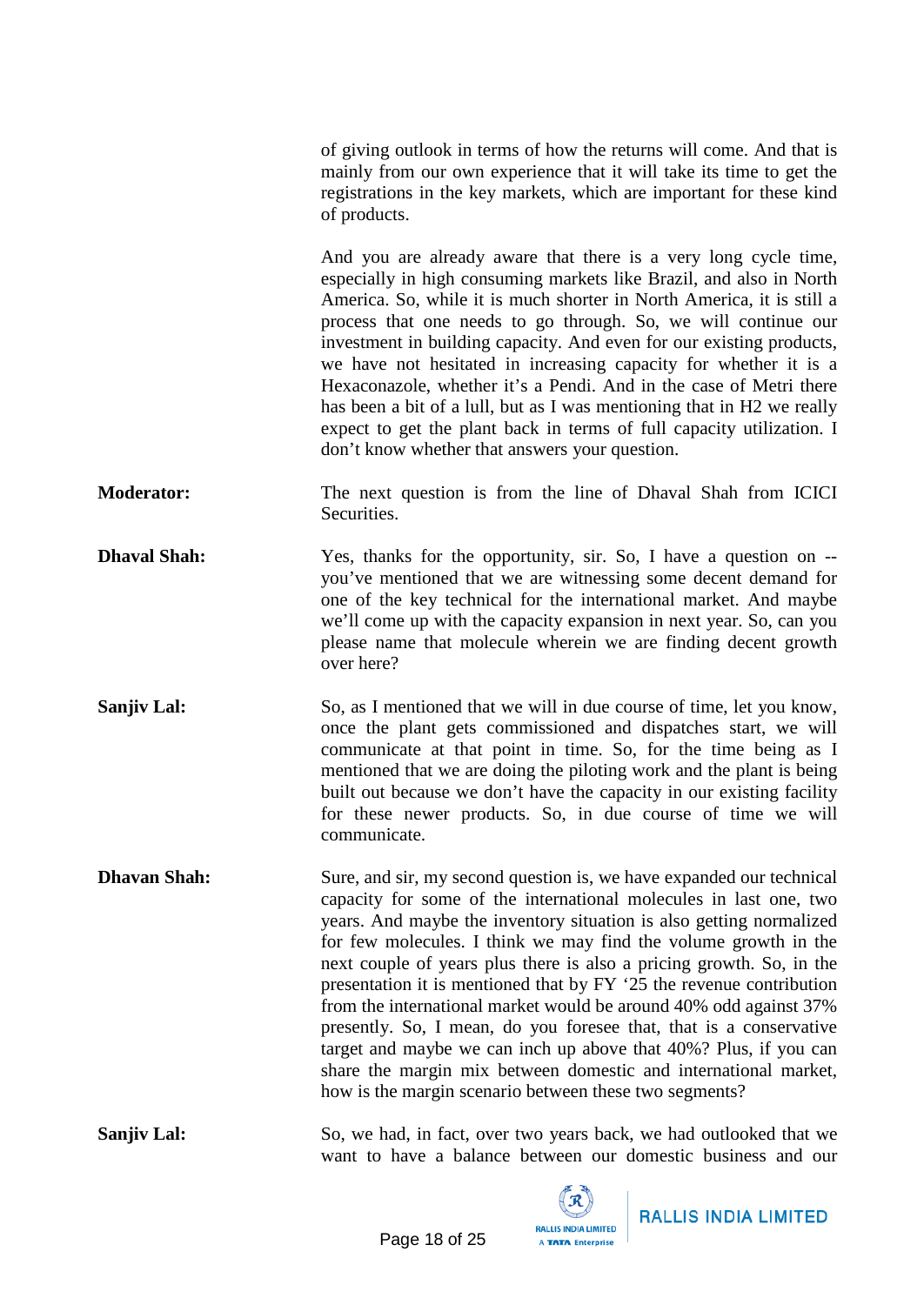|                      | international business and that is where we had called out that we<br>would like to see a higher growth coming from our international<br>business. All said and done, if you look at the trend -- growth trend<br>in India, the exports are growing at higher pace than the domestic<br>consumption growth. So, therefore, there is certainly that opportunity<br>which as a manufacturing company like ours, we need to leverage<br>and that's why we had outlooked a 60-40 kind of split between<br>domestic and the international business.                                                           |
|----------------------|----------------------------------------------------------------------------------------------------------------------------------------------------------------------------------------------------------------------------------------------------------------------------------------------------------------------------------------------------------------------------------------------------------------------------------------------------------------------------------------------------------------------------------------------------------------------------------------------------------|
|                      | In terms of margin structures, they -- for our domestic business, we<br>do have a lot of investment that we put in terms of distribution, sales<br>team and all that. And in the case of international business, it is more<br>B2B kind of business. So, the amount of investment which one has<br>to do on distribution is not there. So, in terms of margin profile, I<br>would say that it will be comparable.                                                                                                                                                                                        |
| <b>Dhavan Shah:</b>  | Okay, and the last one is about the formulation plant and the MPP<br>plant. So, these two plants, I mean, can you share, I mean, it will be<br>largely for the international market or this formulation will be<br>mainly for the domestic market and the MPP could be for<br>international? If you can share the mix between these two plants?                                                                                                                                                                                                                                                          |
| <b>Sanjiv Lal:</b>   | So, the MPP plant, we are building out in the SEZ, the Dahej SEZ,<br>so it is intended for the international business only. The formulation<br>plant is built out in the chemical zone and it was intended for the<br>growth that we have outlined for our domestic business to be able to<br>do the formulation at the new CZ where we have built this plant.<br>And it is also our intention to slowly shift some of the formulation<br>work that we are doing at Ankleshwar to this facility so that we<br>release space within the Ankleshwar facility for more production of<br>active ingredients. |
|                      | So, that is our thought process of the formulation plant in CZ, which<br>is largely focused for the domestic market. But there could be some<br>formulation export which we had alluded to that we are also trying to<br>build for our international business. So, some of these products can<br>also be done from the CZ as well, but largely focused on domestic<br>distribution.                                                                                                                                                                                                                      |
| <b>Moderator:</b>    | The next question is from the line of Varshit Shah from Veto<br>Capital.                                                                                                                                                                                                                                                                                                                                                                                                                                                                                                                                 |
| <b>Varshit Shah:</b> | Sir, as we go into $Q_4$ , how are you seeing the inventory level<br>especially in the domestic formulation market for new as well as for<br>the industry because the what I sense from the market is a lot of the<br>competitors are anticipating some moderation in the raw material<br>prices. And hence, actually they're kind of sitting on the fence in<br>terms of building up the inventory for the Q4. And so, can you throw                                                                                                                                                                    |

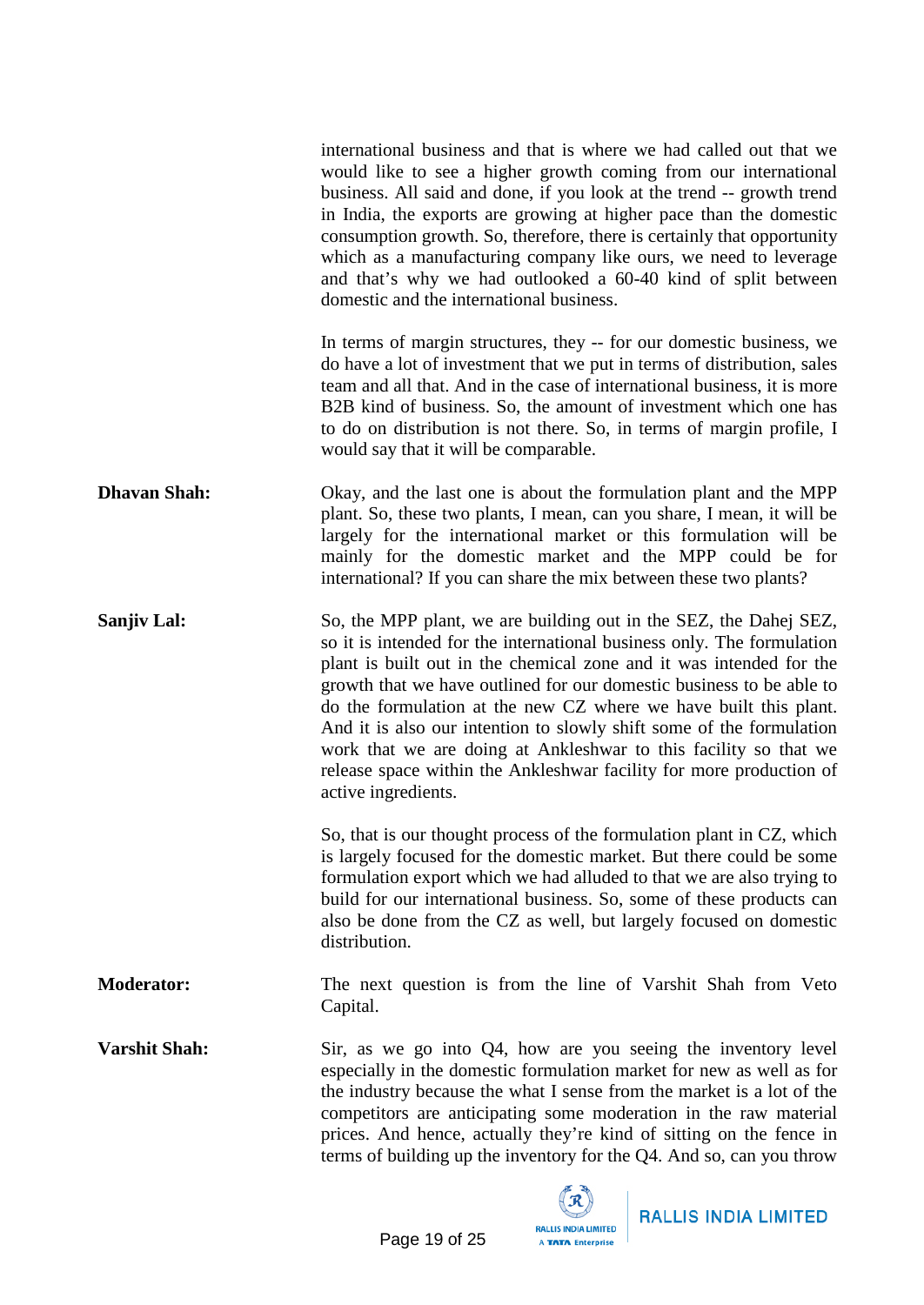some light on your inventory position? And how are you approaching this? As well as what do you see at least at the industry level?

**S. Nagarajan:** Yes, that's right. I think from the raw material point of view, yes, we are taking raw material by raw material. There are different dynamics as you are aware. So therefore, there are certain raw materials where we are carrying or we will even be adding to our, what we call, strategic inventory. So, that we are able to cover through the uncertainty that is there. So, it varies from raw material to raw material.

> As far as the channel stocks are concerned, we have very stable channel stocks at the end of Q3. Some -- I mean, our understanding is in the market, there could be situations where certain products could be overstocked, for certain companies. But from our point of view, we are satisfied with our channel stocks at the end of Q3 and we don't see that as an issue, actually.

- **Varshit Shah:** Sure, and just out of the blue question, I mean, is there a situation probably I'm at least anticipating that that could be sadly, it's a tricky situation for all the companies in the industry that let's say if the prices keep falling and you keep bidding till the end. And then, of course, you book it either you will not get the material and if you're too soon to order and the prices fall further, then actually you end up making compromises on gross margins. It's a tricky situation to take a call, I mean, at the industry level itself?
- **S. Nagarajan:** Yes, yes. That is true, that is very true. So, that is why like I alluded to earlier, we have reduced the time difference between ordering or taking pricing calls. For example, we have increased the frequency, let me put it this way, the frequency of these decisions has significantly increased. We are taking shorter duration calls. But in spite of that, what you're saying is absolutely correct, because supply also, not just the price drop, what we're alluding to, supply also can turn, I mean, from being available to not being available. And therefore, it is a tricky situation for the industry.
- **Varshit Shah:** Sure, because at least I am anticipating that everyone will go to buy in the market at the same time. So, availability might become a challenge.
- **S. Nagarajan:** That's right. That's why we are actually taking very, very close -this is actually become in fact, in quarter three also similar situation actually prevailed. Ever since, I would say, from the middle of November to at least end of December, or maybe 20th of December, there was a significant increase. And then availability became a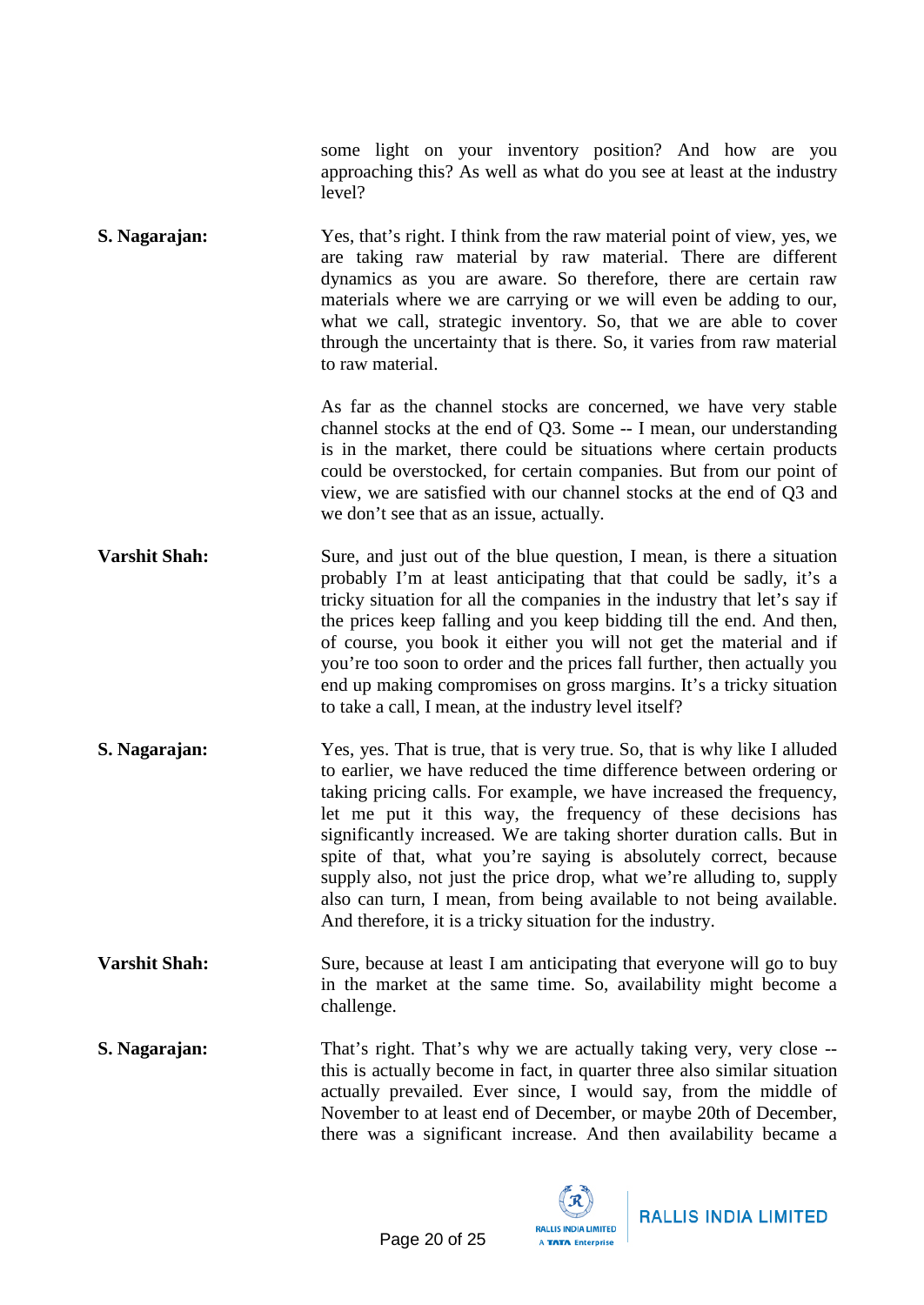significant challenge. And therefore, I think we put our process in place in October, which I think has been timely.

**Moderator:** The next question is from the line of Rajat Setiya from ithought Financial.

**Rajat Setiya:** Sir, on the -- my question is about the innovation turnover index. If we look at it, it's actually a proxy for our R&D and distribution strength. But this number hasn't improved over a long period of time. So, what is the evaluation or analysis of the management team that what is going wrong and how you're going to change that?

**S. Nagarajan:** Okay. Yes. So, I think as you have seen in the investor deck, the innovation turnover index has been hovering around 10% to 12%, you can say, except for one year in FY '20, where it was higher. So, in the last couple of years, we have introduced products. But as you know, we have also had challenges in terms of being able to scale up some of those products as much as we could, even from the market standpoint, not just from the raw material, which we've spent a lot of time talking about availability and supply and that kind of standpoint, but even from the standpoint of being able to do physical detailing of these products, because it is very important for new products to be able to conduct differentiation activities, product differentiation activities to position them properly in the market.

> We have done, of course, as best as is possible under the circumstances with regard to following the COVID procedures and so on and of course using digital medium to the extent feasible. But certainly, that has been one important factor that has played out. But I think some of these hopefully should come down maybe if things improve on the virus front, maybe in the upcoming Kharif we should certainly have more physical detailing possible. So, that I would say has been one important factor, but yes, we are still continuing to introduce products and we will be backing them up with good promotional budgets and marketing activities, because we certainly wish to improve on the ITI for the domestic industry -- domestic business.

**Rajat Setiya:** Sure. So, you are saying basically new product you have been launching, but the last two years markets were bad, so you couldn't scale up? So, should you expect next two years to be different? And what is the number that you will be satisfied there, ITI number?

**S. Nagarajan:** I think it's difficult to predict for the next two years. We are hopeful that it will certainly be better because what we have found is that some of the product – in spite of all these challenges, by the way, there have been significant improvements that we have seen on the products introduced in FY 20 – in FY '22. So, these products have

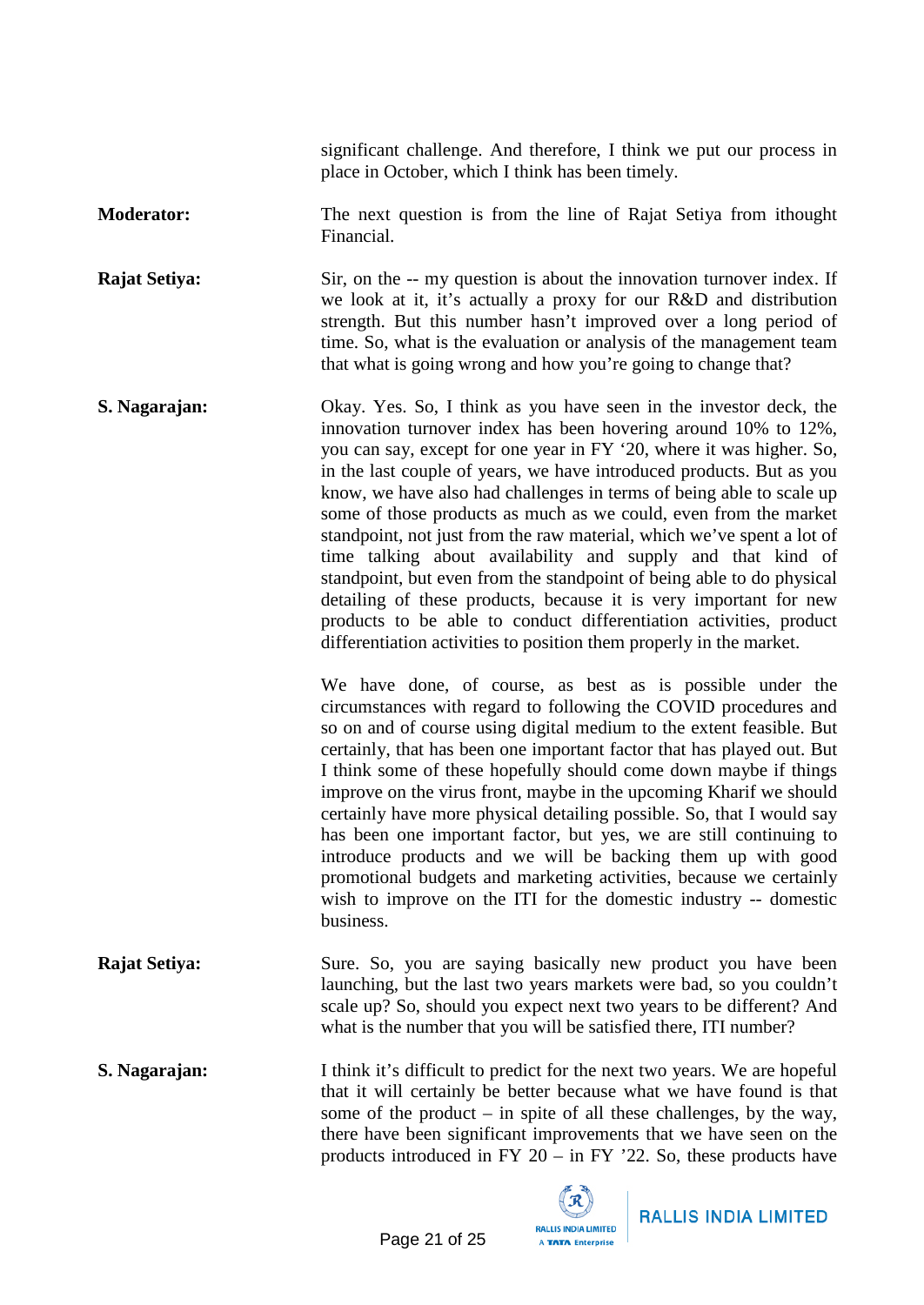|                          | not really got the benefit of very good physical marketing demand<br>generation work, both in FY '21 as well as in FY '22. So, that is one<br>which is certainly giving us some hope for optimism.                                                                                                                                                                                                                                                                                                                                                                                                                                  |
|--------------------------|-------------------------------------------------------------------------------------------------------------------------------------------------------------------------------------------------------------------------------------------------------------------------------------------------------------------------------------------------------------------------------------------------------------------------------------------------------------------------------------------------------------------------------------------------------------------------------------------------------------------------------------|
|                          | And secondly, yes, if the situation improves, I think this can<br>certainly become even better. So, there is no specific percentage that<br>we are able to sort of prescribe for a couple of years down the line,<br>but we certainly are wanting to improve on this parameter.                                                                                                                                                                                                                                                                                                                                                     |
| <b>Rajat Setiya:</b>     | Sure. So, my second question is about the Rs. 800 crore of Capex<br>that is in the pipeline overall, and we've already spent majority of it.<br>So, if we divide this into three, four categories like backward<br>integration, capability enhancements in R&D, capacity expansion or<br>anything known productive, interrelated, so, what is the broad break<br>up here?                                                                                                                                                                                                                                                           |
| <b>Sanjiv Lal:</b>       | So, Rajat, out of the Rs. 800 odd crore, what we had indicated as<br>committed was around Rs. 550 odd crore. So, there is still some<br>opportunity for us, which we'll be sort of doing the proposals and<br>planning during FY '23 for the other spend as well. And we have<br>done debottlenecking, we have also, of course, there's usual<br>sustenance capital for replacement of old equipment, all these things<br>have been there. Plus, there's also been investment in our digital<br>investments both on the market side as well as in the factory side for<br>automation and bringing in Industry 4.0 concepts of IIoT. |
|                          | So, all these investments are going on, there's investments in<br>mechanization. So, they're spread in various categories. Maybe next<br>quarter, we will give you a split for the year as to how this has<br>panned out over different categories of spent.                                                                                                                                                                                                                                                                                                                                                                        |
| <b>Moderator:</b>        | The next question is from the line of Mayank Lakdawala from<br>Concept Investwell.                                                                                                                                                                                                                                                                                                                                                                                                                                                                                                                                                  |
| <b>Mayank Lakdawala:</b> | Just a couple of questions, first is on, how is your demand for the<br>PEKK? Means in the last call you alluded that PEKK was not in<br>production. So, has the production started? And what is the stage of<br>illegal cotton overview? Can you give that, like did the returns<br>reduced like in the last call you alluded that returns were around<br>40%. And one more thing on, One-Rallis approach.                                                                                                                                                                                                                          |
| Sanjiv Lal:              | Okay. I'll just answer the question on PEKK and then I'll request<br>Naga to fill you in on the other two points. As far as PEKK is<br>concerned, last year, pretty much our sale was zero. And so far, our<br>conversation with our key customer indicates that the revival of this<br>particular product is again linked to the airline industry and the<br>demand is yet to fully come back. We can only anticipate that<br>towards Q3, maybe Q4 of next financial year, we will be able to                                                                                                                                      |

 $\mathbb{Z}$ 

A TATA Enterprise

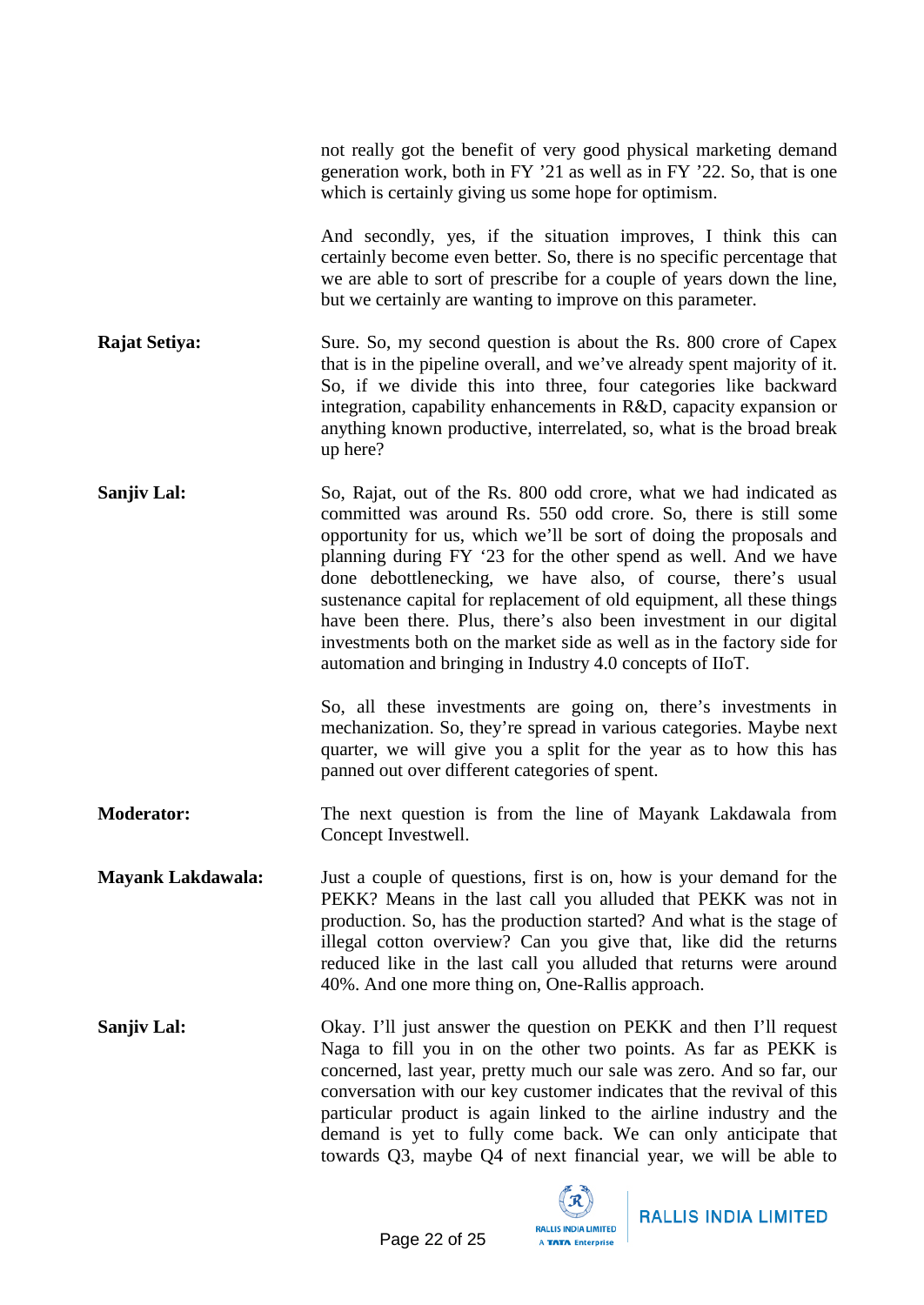|                       | restart this part of the business in any meaningful way. So, this part<br>of the portfolio of ours continues to not deliver.                                                                                                                                                                                                                                                                                                                                                                                                                     |
|-----------------------|--------------------------------------------------------------------------------------------------------------------------------------------------------------------------------------------------------------------------------------------------------------------------------------------------------------------------------------------------------------------------------------------------------------------------------------------------------------------------------------------------------------------------------------------------|
| S. Nagarajan:         | Actually, as you know, the sales return in the end of H1, which we<br>talked about the 40% figure what you talked about, that is actually<br>pertaining to the Kharif returns. Q3, we have had stable situation on<br>the sales returns. And part of the reason also is like I mentioned<br>earlier about the bans in -- or rather the regulatory challenges in<br>Bihar or like what Sanjiv mentioned about bans for paddy in AP and<br>Telangana, we calibrated our placement. So, we have not had any<br>challenges in terms of phase return. |
|                       | Second, in terms of One-Rallis, as you know, we had introduced it in<br>the eastern regions from first of October. We are working through<br>the alignment of the crop care and the seeds teams. The work<br>commenced on different aspects, business alignment, IT alignment,<br>training of our people, because as you know, it certainly requires the<br>crop care team members to get familiar with the seed operations and<br>vice versa. All of that has been underway and it is progressing quite<br>satisfactorily.                      |
| <b>Moderator:</b>     | We take the last question for today from the line of Suresh Kamate<br>from Ubbu Business Solutions.                                                                                                                                                                                                                                                                                                                                                                                                                                              |
| <b>Suresh Kamate:</b> | This is regarding our dependency on China. So, I read somewhere in<br>the last year that it was around 50% is what you had dependency. So<br>right now, where we stand on this thing?                                                                                                                                                                                                                                                                                                                                                            |
| S. Nagarajan:         | Yes, this is -- the raw material dependency this quarter would be<br>similar. I think it hasn't changed, but like what we mentioned, we are<br>actively looking to localize as much as possible. We have made<br>progress in at least two of the products, one which is larger and the<br>other one which is a little bit smaller in terms of value of<br>procurement. But I think we will really be in a position to report on<br>all of this maybe the next quarter.                                                                           |
| <b>Suresh Kamate:</b> | Okay. And my next question is, majority of crop protection revenue<br>comes from insecticides. And upcoming future crops are either<br>CRISPR or GM seeds based. With these crops, necessity of<br>insecticide will drastically going to reduce just like it has happened<br>in the developed countries. So, how are we going to address this<br>risk? Knowing this risk, why company is focusing on increasing the<br>capacity on the insecticide?                                                                                              |
| <b>Sanjiv Lal:</b>    | Your observation is absolutely correct. Of course, today in India, we<br>only have GM cotton which is permitted. But you are right over a<br>period of time, there would be newer products which are coming.<br>Herbicide is an area of focus for us. Our investments in herbicide,                                                                                                                                                                                                                                                              |



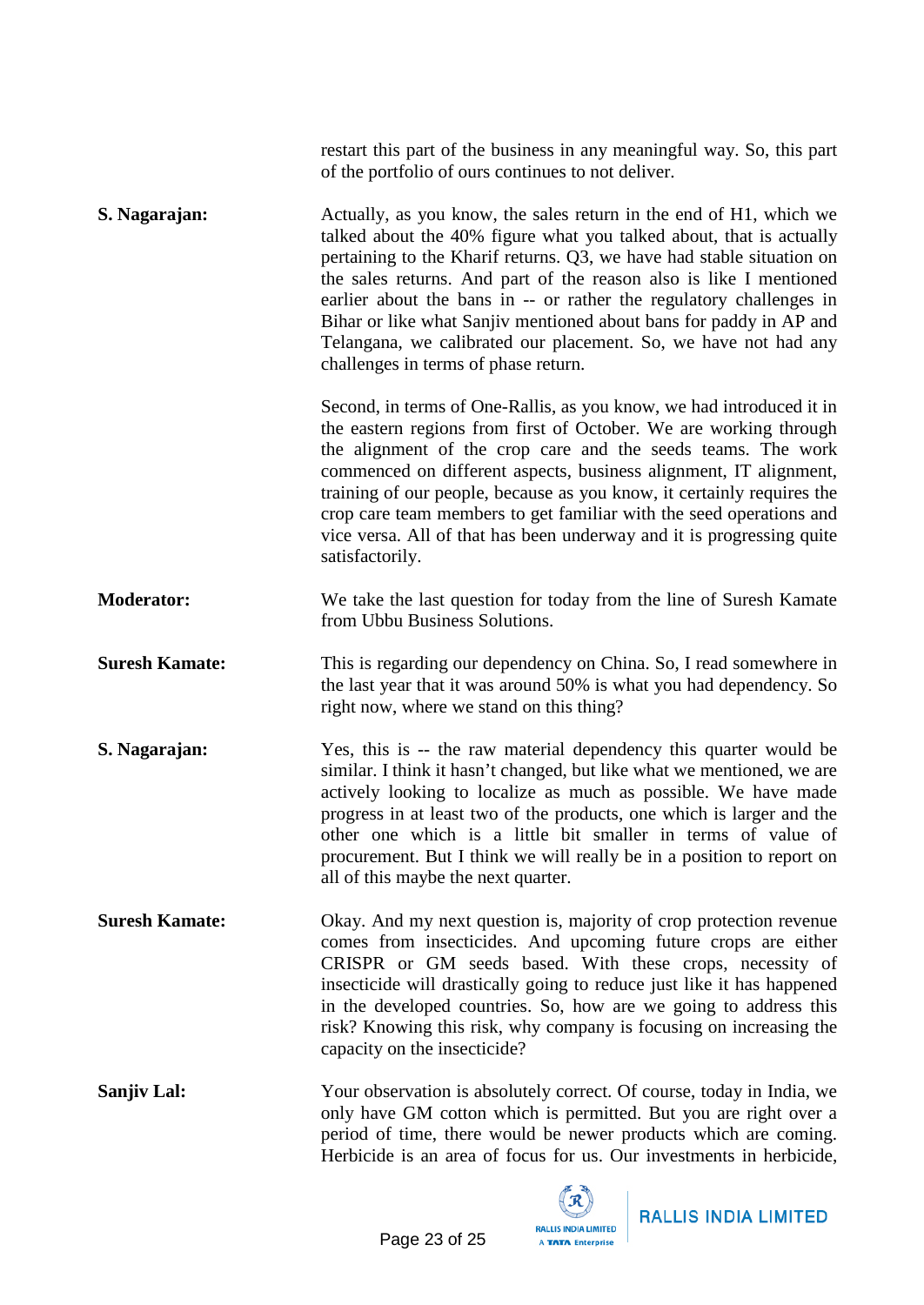especially for the export market has been increasing. And even on the domestic business side, we have introduced a number of new herbicide products for the local market. And that has actually grown quite nicely during the nine-month period. So, it is certainly an area of focus for us, investments may be happening in insecticides, fungicides, but that doesn't take away from our building out the formulations that are required for the herbicides category. **S. Nagarajan:** No, that is right. In fact, if you see our focus on herbicide in the nine months period this year, if you compare our herbicide domestic market growth over the previous year, it's more than 20%. So, we are increasing the share of herbicide in our portfolio and that is actually an outcome of the herbicide focus that we have brought. So, that is absolutely correct what you're saying. The additional point is that even in insecticide and fungicide we do feel that there are crop pest segments that we will have to further cover. And therefore, we are also doing investments in insecticide and fungicide, but it is not at the cost of herbicide. It's a combination of all is what we would say. **Moderator:** Thank you, very much. Ladies and gentlemen, that was the last question for today. I would now like to hand the conference back to the management for closing comments. **Sanjiv Lal:** Thank you. And as we move into the last lap of this financial year, it is with a whole lot of optimism. This year has, of course, been very, very, I would say challenging, largely led by a very erratic monsoon. And the forecast which we had for the monsoon for the current financial year was actually supposed to be a very, very stable monsoon, but due to various climate effects and all these changes have actually had a significant impact on the industry as a whole. And see in that layout in the terms of the results for various companies. And now, looking forward towards the next Kharif season, it is again anticipated that we will have a stable monsoon based on some of the El Nino El Nina kind of influences that impact the monsoon over India. As of now it is indicating a stable monsoon. So, we are going ahead with our planning with the expectation that we will have a good monsoon. And Q4 is now practically in the last leg. So, whatever planning and all has to be done all that is in place. And we are just trying to make sure that we can navigate it without any major issues in terms of application of these chemicals. And of course, supply chain continues to be an issue which our teams are navigating. We do have a planned stoppage of our plants during April. And if there's any such eventuality where we find some particular raw material not being available, we can always